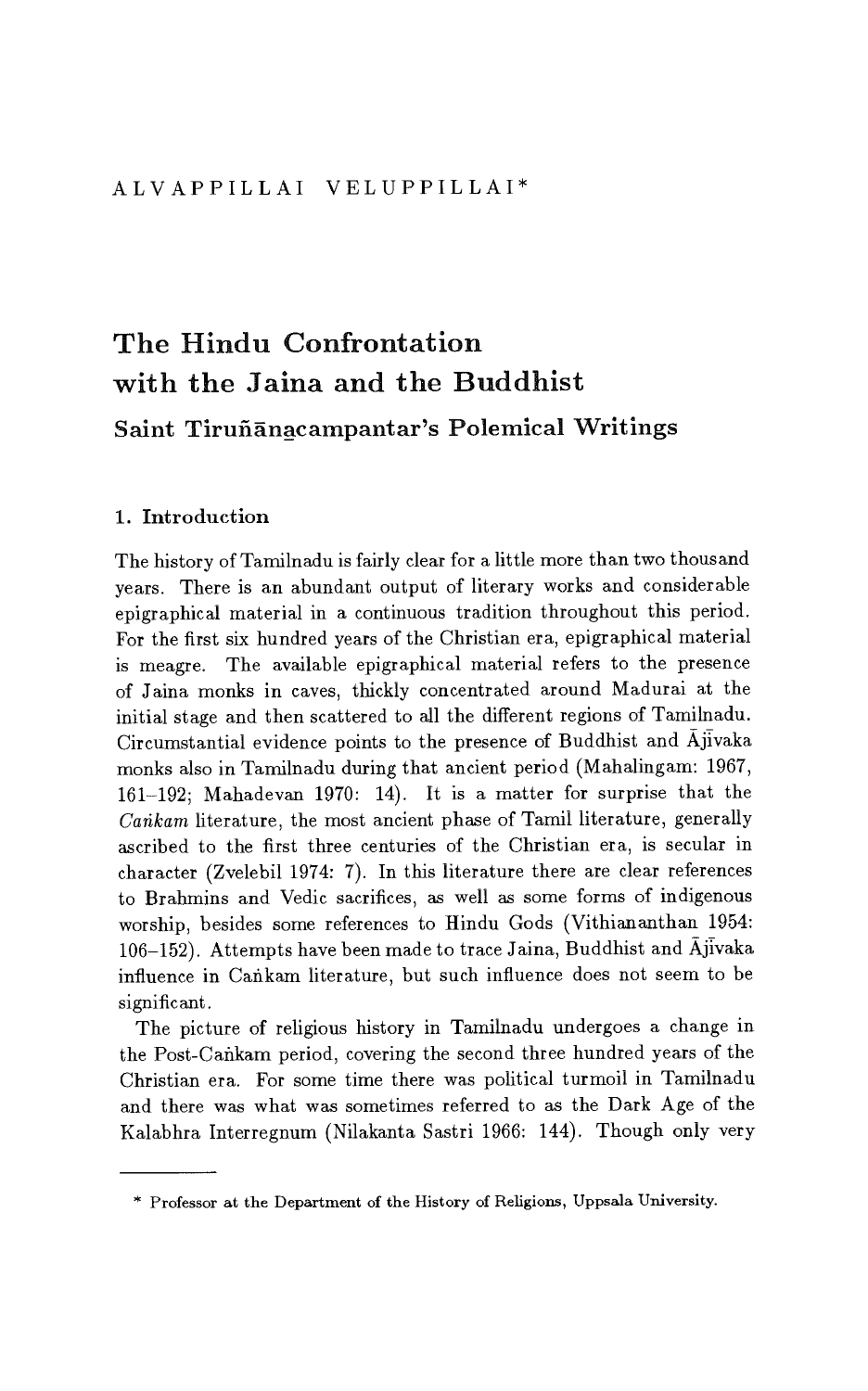little is known of this period, what is known points to the Jains and the Buddhists establishing some sort of ascendancy. By the end of the sixth century A.D., the Kalabhra rule in Tamilnadu was overthrown in the north by the Pallavas and in the south by the Pandyas. The Jains had already established themselves so firmly that both the Pallava and Pandya rulers became converts to Jainism.

The Vedic religion of the Brahmins had transformed itself into popular Hinduism during this period. There was a revival of Hinduism with the appearance of Puranic literature during the Gupta period. Siva and Visnu became the leading deities of Hinduism. Some indigenous forms of worship in Tamilnadu were also assimilated into Hinduism. The Bhakti movement, both of the Saiva and the Vaisnava variety, made their appearance in Tamilnadu before the seventh century A.D. (Chelvanayagam 1960: 60- 63).

The seventh century A.D. was a period of religious conflict when Hinduism, especially the Saiva Bhakti movement came to collusion with Jainism and Buddhism in Tamilnadu. This century marked a turning point in its religious history. Both the Pallava and the Pandya rulers were converted to Saivism, which then became the dominant creed of Tamilnadu. Henceforth, almost up to the beginning of the twentieth century, Tamil literature became mainly religious literature. Tirunavukkaracu nayanar and Tiruñanacampantamurtti nayanar were mainly responsible for this transformation. Saint Tirunāvukkaracu, who was twice a convert, first from Saivism to Jainism and then from Jainism to Saivism, worked some miracles to save himself from Jaina — inspired attempts to kill him and influenced the conversion of Mahendravarman I, the Pallava ruler to Śaivism (Nilakanta Sastri 1966: 243). Saint Tiruñānacampantamūrtti (henceforth referred to as Campantar), a young prodigy and a junior contemporary of the former saint, converted Netumaran, the Pandya ruler to Saivism. He is also credited with worsting the Buddhists in a debate and converting them to Śaivism (Cēkkilār 1955: 330-364).<sup>1</sup>

Campantar is a dominating figure in Tamil Saivism. *Panniru Tirumurai,*  "The Twelve Sacred Books", is the primary base of Tamil Saivism. Campantar's hymns form the first three books of these twelve. 384 decads `patikam of hymns' are found in the three compilations. Öne decad from Tiruvitaivay, not included in the three books, has been recovered from an inscription. Numerically, his hymns exceed those of any other Nāyanār or Vaisnava Alvar. In Periyapuranam, the Saiva hagiology of Cekkilar,

 $1$  See "Tiruñānacampantamūrtti Nāyanār Purāņam".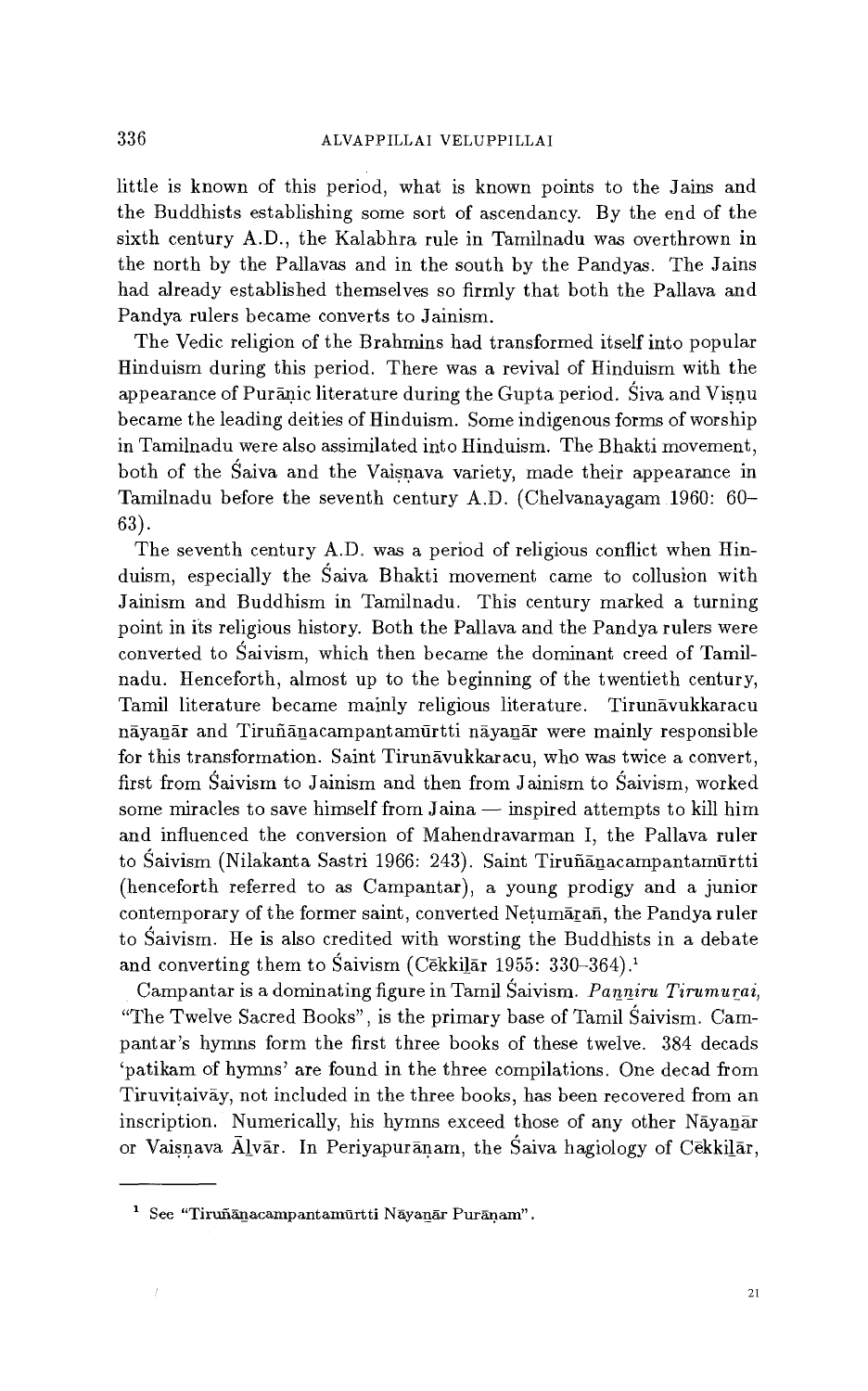Campantar's biography is the main theme, occupying almost one-third of the whole epic (Cēkkilār 1955).<sup>2</sup> Even from the point of view of polemical writings, Campantar had no equal among the other Nāyanmārs or the Alvars. Only stray references are available in the hymns of the other saints. Except in very rare cases, each of Campantar's hymns consists of eleven verses and out of these eleven, the tenth verse has criticism of the Jains and the Buddhists. A few decads have twelve verses and in them there is a variation in the number of the verse as either the ninth, the tenth or the eleventh where criticism of the non-Vedic religions occur. It is remarkable that this criticism occurs even in the first hymn composed by this saint when he was said to be just three years old (Cekkilar 1955: 276-277; see verse 79). About 25 out of 385 hymns do not have these polemical references and the reason for this is not clear. Campantar had his main confrontation with the Jains in Madurai and in each of the verses in four hymns which he composed in honour of the Lord of Tiruvalavay in Madurai, he was attacking the Jains. So, roughly about four hundred verses are available for scrutiny here. According to tradition, Campantar lived for sixteen years only. Saint Cuntaramurtti, who lived in the eighth or early ninth century, had praised both Campantar and Tirunāvukkaracar.

The Tevaram hymns of Tirunavukkaracar, Campantar and Cuntaramurtti had been collected and codified as the first seven *tirumurai* by Nampi Antar Nampi under the patronage of Rajaraja I at the beginning of the eleventh century A.D. Cuntaramurtti had already referred to the contemporary and earlier Saiva saints in his *Tiruttontattokai* in a concise form. Nampi Antār Nampi elaborated the references in that hymn into 87 verses in his *Tiruttontar Tiruvantati.* He seems to have developed a particular fascination for Campantar among all the Saiva saints. Öf the other seven prabandha literary works which he authored, six were devoted to praises of Campantar's greatness. All these seven prabandhas were later included in the eleventh *tirurnurai.* It is in these prabandhas that we first come to hear that Campantar had caused the impalement of 8,000 Jaina monks living on eight hills around Madurai (Patinoran 1933: 280-324).<sup>3</sup> For almost four centuries after Campantar, there is no reference at all to

 $2\,$  1256 verses out of 4286 verses in all.

<sup>3</sup>Nampi Antar Nampi refers to the impalement of the Jains in the six *prabandhas*  which he composed in honour of Campantar whom he refers to as Alutaiya Pillaiyar. For examples, see *Tiruvantati,* verses 12, 28; *Kovai,* verse 121-8; *Tiruttokai,* line 8; *Tiruvulamalai, 11.* 72-74; *Tiru. ccanpai viruttam,* verse 98; *Tirukkalampak am,* verses 1, 8, 9.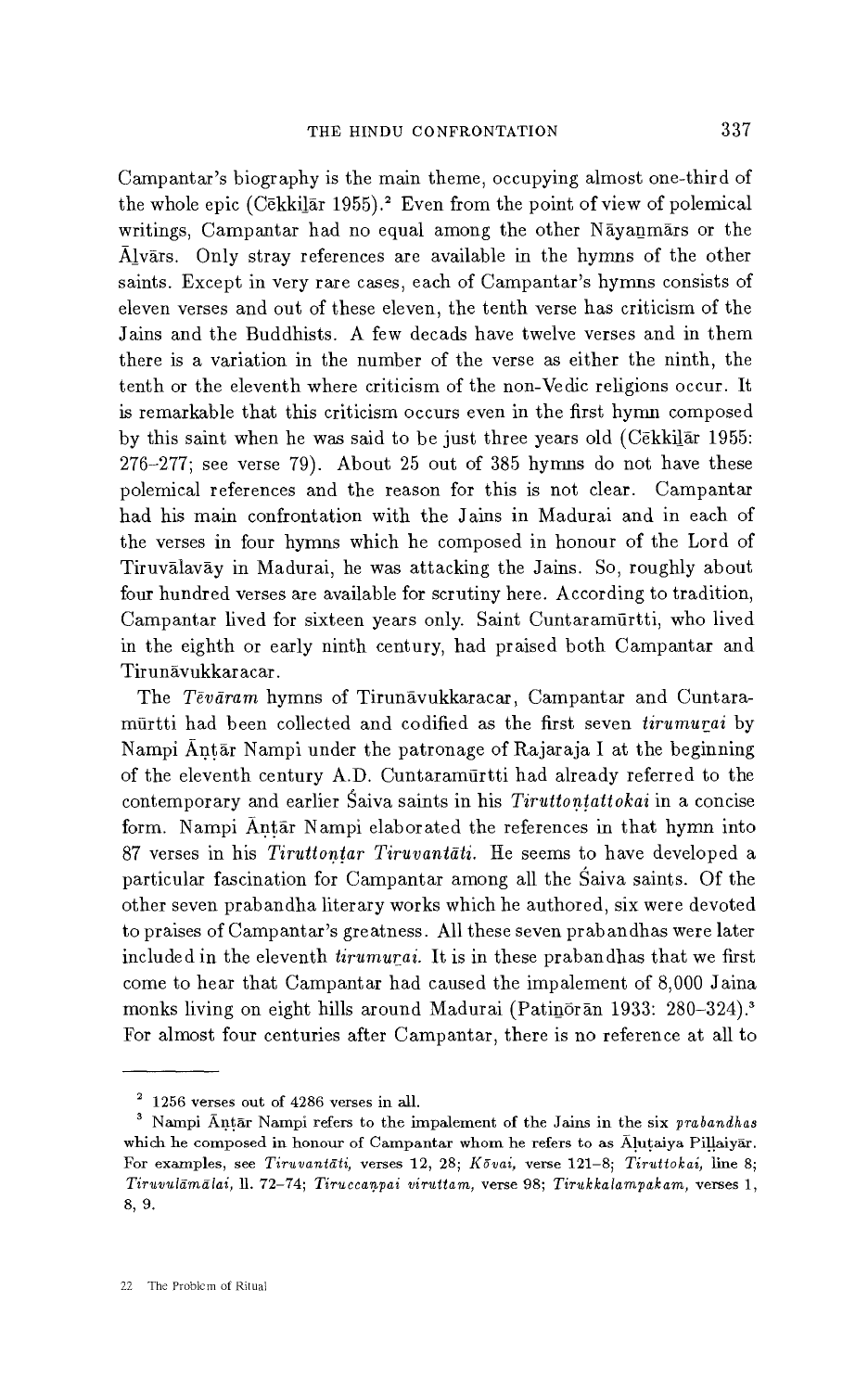such an incident.

From Nampi Antar Nampi's time, the story of the impalement of 8,000 Jains gains credence and different versions of the story make their appearance (Meenaksisundaranār 1957 63-117). Perumparrappuliyūr Nampi of Vempattur (hereafter referred to as Vempatturar) follows him in his *Tiruvālavāyutaiyār Tiruvilaiyātar Purānam (Purānam* on the sacred sports of Lord Siva of Madurai), a work most probably of the thirteenth century A.D. According to Vempattürar, from Tirumaraikkatu, Campantar sent the message to Mankaiyarkkaraci and Kulaccirai, the Saivite Pandya queen and Pandya minister respectively that he was coming to Madurai to impale the Jaina crowd and to spread the habit of wearing sacred ash throughout the Pandya country (Perumparrappuliyur Nampi 1906: 121-131, 131-140). So, Vempatturar makes Campantar blood thirsty or at least guilty of intent of massacre of the Jains even before meeting them face to face.

Parañcoti, who composed another version of *Tiruvilaiyatar Puranam*, made slight changes to the story, maybe to exonerate Campantar of his guilt, as alleged in the well-meaning Vempatturar's work. When Campantar sought permission from Lord Siva, he replied that the Jains would lose and suffer impalement. So, according to Parañcoti, the initial suggestion about impalement originated from Siva.

Cekkilar, the author of Periyapuranam, the twelfth *Tirumurai* of the Saivites, seems to have a balanced perspective. There is evidence to believe that Cēkkilār made a thorough study of Tēvāram collections and did a lot of field work throughout Tamilnadu to equip himself for the composition of his epic (Iracamanikkanar 1948: 180-188). He must have collected traditions and myths about the Saiva saints and he had to incorporate them in his work as far as possible. He could not ignore a person of Nampi Antar Nampi's calibre when the latter had been emphasizing the story of impalement of the Jains in many prabandhas. So, Cekkilar narrates the story but without putting the blame on Campantar.

Öttakkattar, a contemporary of Cekkilar, a court poet of three Cola emperors and one of the *Kaviccakkaravartti 'Emperor* among poets' of the Cola Empire, narrates a slightly different version in his *Takkaydkapparani*  (Öttakkuttar 1930: 171-220). This version also exonerates Campantar of all personal responsiblity. Considering the fact that Cekkilar himself was a minister of the Cola court, it becomes clear that there were different versions of the story even in the twelfth century A.D., within the court circles of the Cola Emperor.

So, there is no contemporary or even immediately late contemporary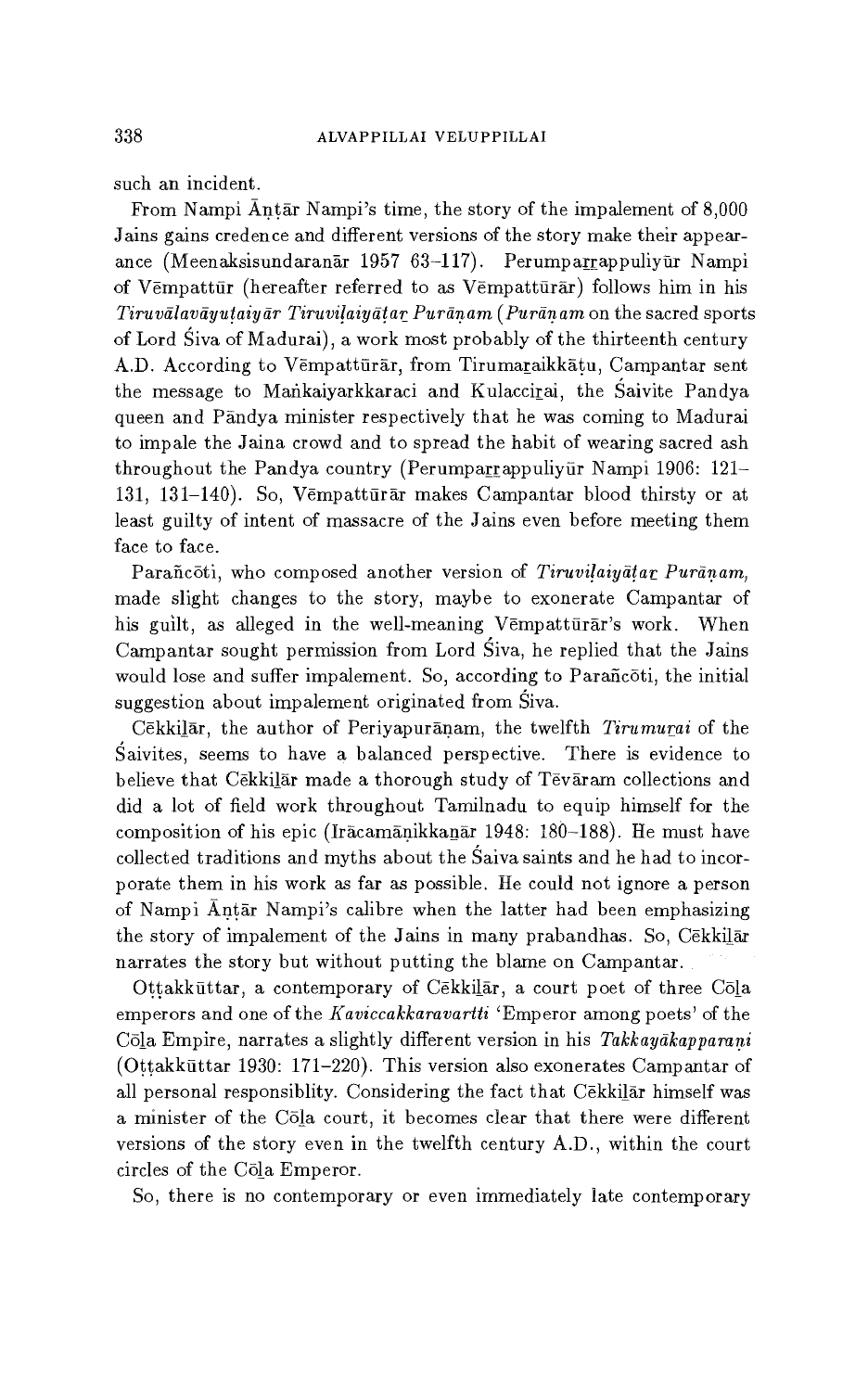evidence whatsoever for the allegation of Campantar's impalement of 8,000 Jains from eight hills around Madurai. The map showing the sites of ancient Tamil Brahmi inscriptions clearly indicates that the Pandya country, and especially the region around Madurai was the chosen area of operations for the Jaina monks and possibly for the Buddhist monks also. It seems to have taken a long time of about eight hundred years to gain almost complete control over the Pandya country. The story of impalement of the Jains, gaining currency almost four centuries after Campantar, continued to have credence till recently without being challenged for its veracity.

T. P. Meenakshisundaran brought out a good publication in Tamil on Campantar and the Jains about thirty-four years ago (Meenaksisundaran 1957: 1-160). He cleared up some preliminary issues. He pointed out that there are three aspects to the problem. Whether a massacre of such magnitude could have occurred, whether an impalement of a few Jains could have occurred and whether Campantar could have been responsible for the massacre were the questions raised and answered negatively in each case by Meenakshisundaran. He showed that Campantar was broadminded and that the latter was mainly critical of extreme and insincere ascetic practices only of the Jains and the Buddhists. About a third of his book deals with the explanation for Campantar's dislike under seven sub-headings.' His work is an inspiration to the present writer to probe deeply into the matter and to assess why Campantar's polemical writings had given rise to the story of impalement of the Jains.

## 2. Campantar's Personality

First of all, it is useful to form an idea of the powerful personality of Campantar. His hymns should be the primary source while Periyapuranam could be a secondary source. He seems to reflect a unique blend of Vedic tradition, Saiva faith and Tamil culture.

How Campantar identifies with Tamil culture is worthy of detailed study. This identification is usually found in the eleventh or the last verse of each hymn. His hymn and in some cases, each verse of his

<sup>&</sup>lt;sup>4</sup> The seven sub-headings are on the following: (1) Buddhists and Campantar, (2) Arampar, (3) Saying that it exists and exists not, (4) Running down poets, (5) Stealing fish from marshy lands, (6) Ajivakas and Jains, (7) Kuntar.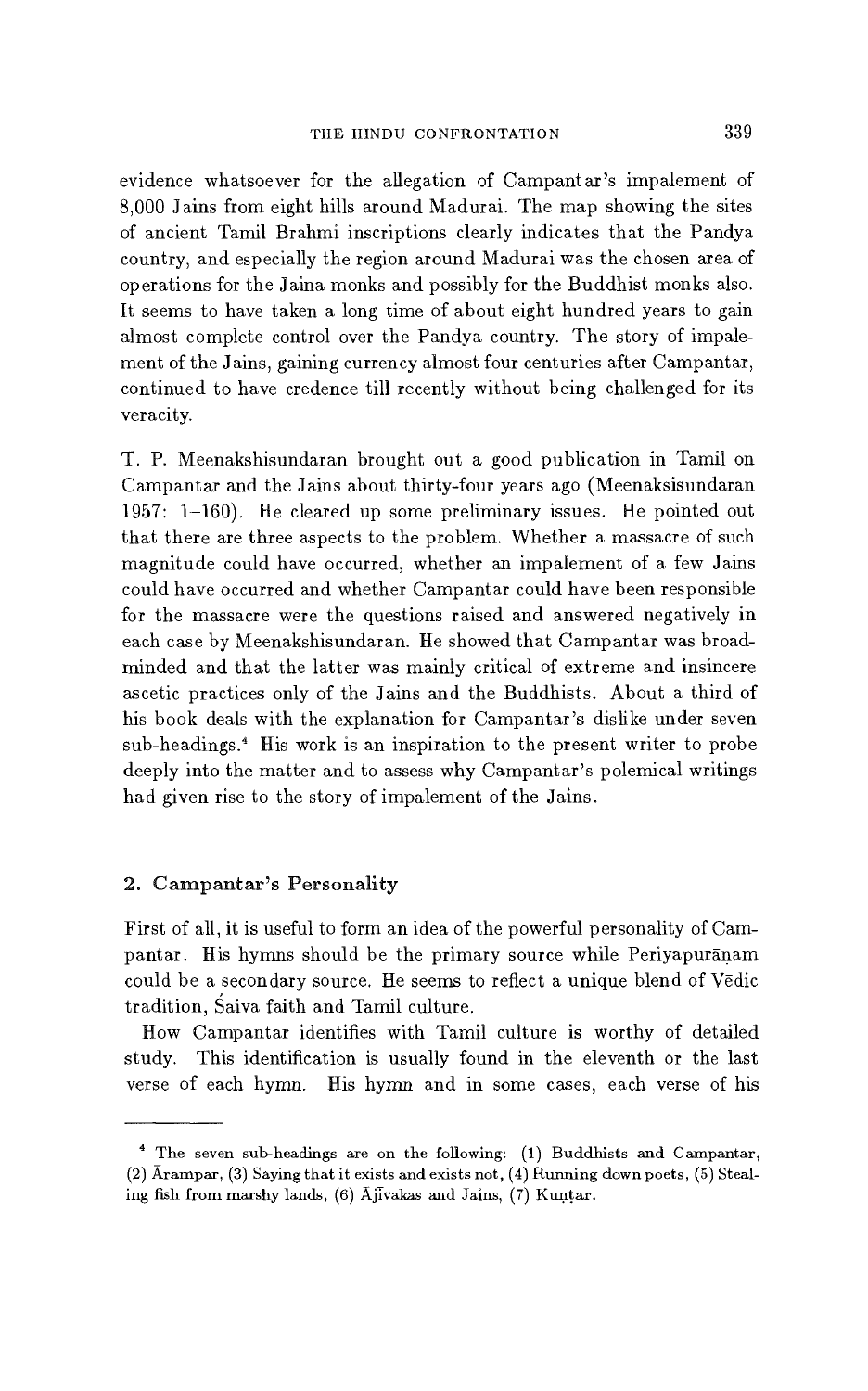hymn are referred to as *Tamil,* presumably referring to the expression of Tamil culture in Tamil language. It is customary to refer to the Pandya country as the Tamil country. Though there is some controversy among medieval commentators as to the boundaries of Centamilnatu, it is generally accepted that the region around Madurai constituted the core of that region. Cēkkilār has referred to the Pandya country as the Tamilnadu even within *Tirufidnacampantamdriti* nayanar Puranam. Campantar refers to his home town as *centamil parappuru tiruppukali* 'Sacred Pukali that disseminates classical Tamil'.<sup>5</sup> As far as available evidence goes, Cirkali did not have any historical claim of disseminating classical Tamil. *Tillai*  or Citamparam, very close to Cirkali, has been glorified as temple par excellence of the Saivites and the three thousand Brahmins of that shrine have claimed a higher status and exclusive privileges even within the Brahmin community. Cuntaramurtti, in his Tiruttontattokai, raises the status of all the Tillai Brahmins to the status of saints. Campantar refers to *Tamilal* uyarntar *urai Tillai* `Citamparam, where those who came up through Tamil, dwell'.<sup>6</sup> Neither Citamparam nor the Brahmins from Citamparam have made any significant contributions to Tamil, up to the age of Campantar. Campantar seems to be using that word in a special sense to refer to Tamil Vedic Saivism which he was championing and to the formation of which Tillai Brahmins might have contributed substantially.

Campantar was able to play the language card against the Jains because they were using Prakrit as their sacred language. He was accusing them of *Akamattotu mantirarikal amainta cankata parikama ppakatattotu iraitturaittu* 'having made loud noises in Prakrit, a corrupt form of Sanskrit in reciting their sacred texts and incantations'.' There is evidence from literary and epigraphical sources to indicate that Sanskrit was displacing Prakrit and Päli in Tamilnadu from about the fifth century A.D. The Pallava kings who first used Prakrit in their early inscriptions began to use Sanskrit in their inscriptions from about this time. Dandin composed *Kavyadarsa* in Sanskrit in the Pallava court. The Buddhist monks from Kañci also began to use Sanskrit. The Sanskrit scholars consider Prakrit a corrupt form of Sanskrit. The Saiva poet-saint seems to have shared their attitude. He also blames the Jains for not being aware of the use of Sanskrit and literary Tamil, *ariyattotu centamil ppayan arikila. <sup>8</sup>* Probably, the Jain monks were using colloquial language to appeal to

 $5$  TCT: 53.

 $^6$  TCT: 5.

 $T$  TCT: 524. Tiruvalavay hymn.

<sup>8</sup> TCT: 524.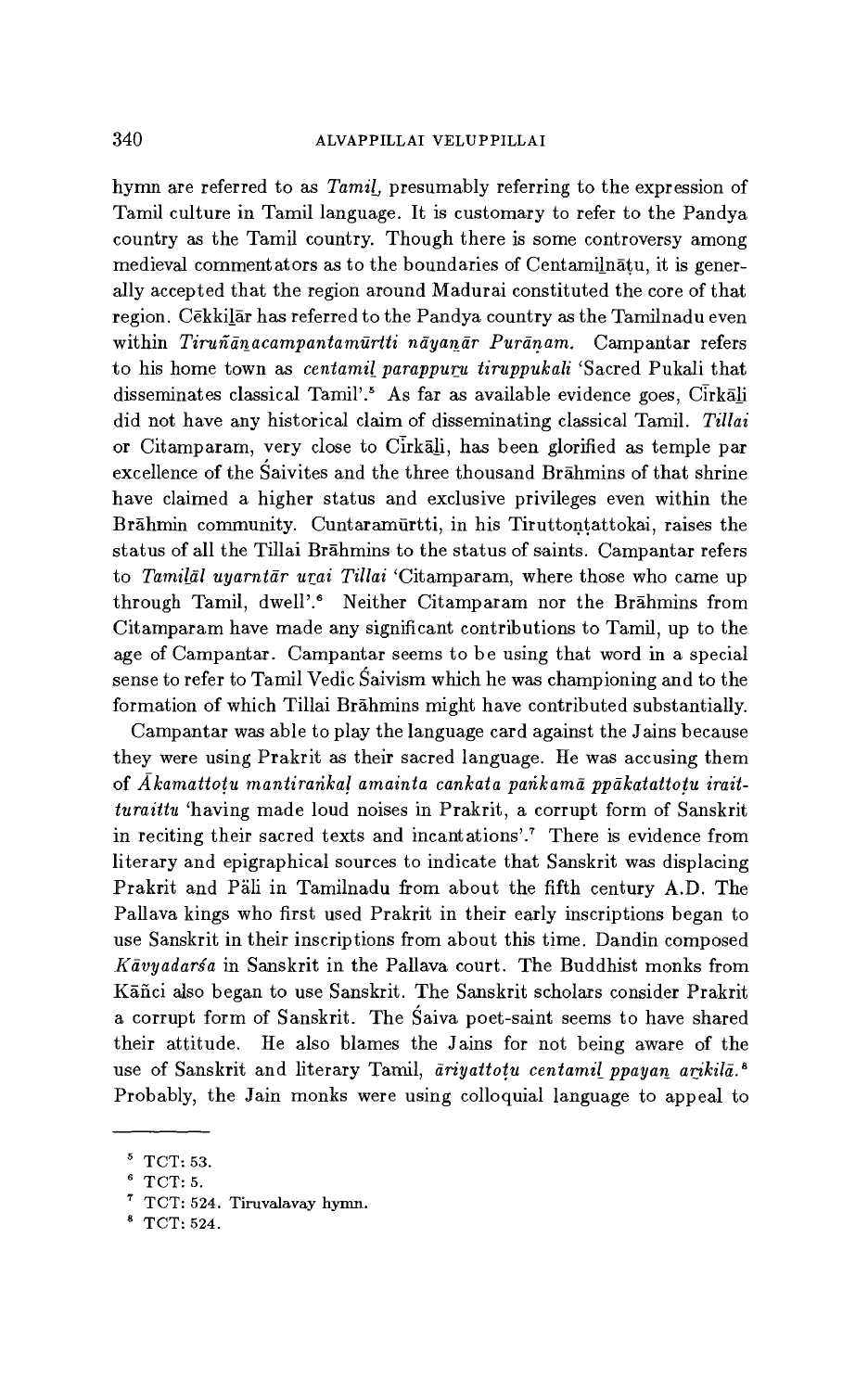the Tamil masses. Even though Campantar refers to the Jains here, this blame might have been equally applicable to the Buddhists also, as could be inferred from *Vfracoliyam,* a Tamil grammatical work by a Buddhist author, which gives importance to colloquial Tamil. Here too, the Saiva saint could be sharing the prejudice of many Tamil grammarians that colloquial Tamil was a corrupt form of classical Tamil. He seems to imply that people using corrupt forms of language must have been themselves corrupt. Probably the Jains and the Buddhists had not adopted proper nativization or indigenization of their religions in Tamil.

Campantar was a proud Brahmin as well as a proud Tamilian. He claims to be *marai ñanacampantan,9* nanmarai *ñanacampantan"* and *arumarai*   $\tilde{n}$ *ānacampantan*<sup>11</sup> besides as *pūcuran* 'devā in the earth'<sup>12</sup> to claim excellence as a Brahmin. His claims as a Tamilian are far more impressive: *Tamil ñanacampantan" narramil ñanacampantan"; cen Tamilan ñanacampantan", Tamil virakan", Tamil virakinan17, muttamil virakan",*  Tamilakaran<sup>19</sup> and *Tamil currumurrumayinan.*<sup>20</sup> He has combined his claims for both honours in a few places as in *muttamil nānmarai* ñāna*ñanacampantan2'* and nanmarai navan *narramilkkin turai ñanacampantan."*  When he claims to be a  $p\bar{u}curan$ , he is not claiming a personal honour. That he was claiming only a caste honour becomes apparent when he refers to the Brāhmins generally as *pūcurar* and its synonym of *taraittēvar*.<sup>23</sup>

Campantar owed his dislike of the Buddhists and the Jains to his family background. Jainism and Buddhism originated as revolts against Vedic sacrifices and Brahmin domination and it is no surprise that orthodox Brahmin circles viewed with alarm the growing popularity of those religions in Tamilnadu. But Campantar's family could have had some special reason also. According to *Periyapuranam,* Campantar's mother Pakavati

 $12$  TCT: 214, 343, 523. Tiruvaiyāru, Tirunaļļāru and Tiruvālavāy hymns.

- <sup>16</sup> TCT: 109. Cirkali hymn.
- <sup>17</sup> TCT: 118. Tirukkalumalam hymn.
- <sup>18</sup> TCT: 536. Tiruvalavay hymn.
- <sup>19</sup> TCT: 111. Cirkali hymn.
- $20$  TCT: 311. Tirutturutti hymn.
- $21$  TCT: 74. Tiruppuntaray hymn.
- $22$  TCT: 644. Tiruvilampaiyankāṭṭūr hymn.
- <sup>23</sup> TCT: 141. Cirkali hymn.

 $9$  TCT: 10. Tirukkalippālai hymn. marai = Vedas.

<sup>1°</sup> TCT: 62. Tiruppukali hymn. Four Vedas.

<sup>11</sup> TCT: 80. Tiruccirapuram hymn. Vedas of rare value.

<sup>&</sup>lt;sup>13</sup> TCT: 27, 48. Tiruvenkatu and Tiruppukali hymns.

<sup>&</sup>lt;sup>14</sup> TCT: 7, 170. Tiruvētkalam and Tiruvālkoliputtur hymns.

<sup>&</sup>lt;sup>15</sup> TCT: 663. Tirumayilappur hymn.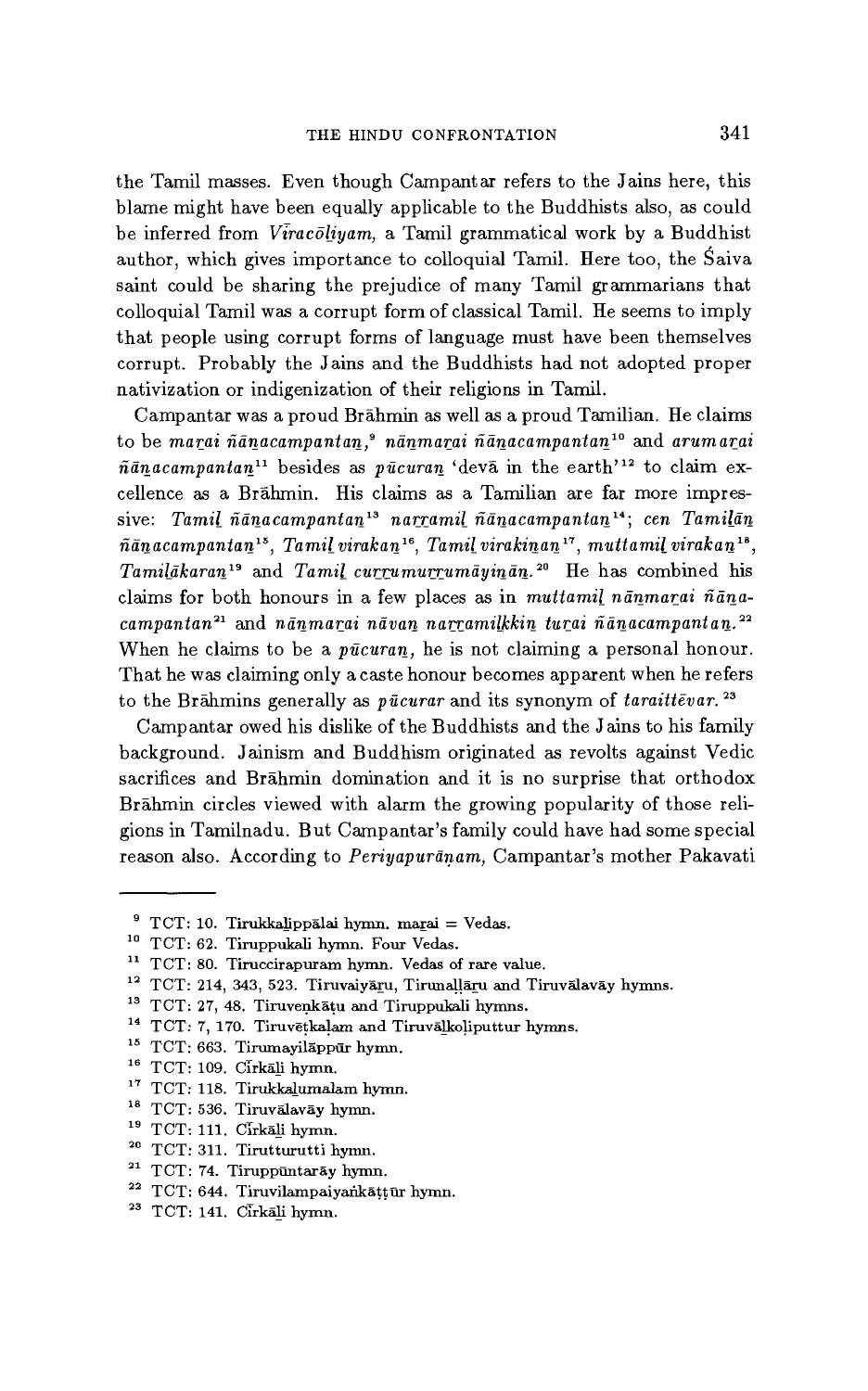hailed from Tirunanipalli, south of Kāviri (Cēkkilār 1955: 280, verse 109). *Palli* generally denotes a temple of the heretical religions and *pali* generally denotes a monastic establishment of the same religions. Campantar has used both these words in the above senses.<sup>24</sup> There is evidence from other sources that the Buddhists had established themselves in certain parts of the Cola country (Veluppillai 1980: 86-116). In fact, even according to *Periyapuranam,* Campantar's confrontation with the Buddhists occurs in the Cola country (Cekkilar 1955: 361, verse 904). Through a study of the life-history of some saints in *Periyapuranam,* Mayilai Cini Venkatacami has shown that there were certain pockets of Jainism in the Cola country (Venkatacami 1954). So, Tirunanipalli must have been either a Jaina or a Buddhist or a Jaina-Buddhist locality where there was also a temple for Siva.

The Tirunanipalli Brahmins were probably on the defensive against the rising tide of heretical religions. When they came to know that Campantar was a rising star in the cause of Saivism and that he had started on a pilgrimage to Siva temples in and around Cirkali, they went on a deputation to invite him to his mother's village, probably to gain some inspiration. At Tirunanipalli, it was probably the grievance of the Brahmins that the poorer sections of the people went over to the heretical religions. In his hymn on Tirunanipalli, Campantar accuses the Buddhist and the Jaina monks of being only interested in food.<sup>25</sup> So, most probably, Pakavati, his mother instilled into Campantar's young mind an intense dislike for the heretical religions.

It is also important to note how Campantar viewed himself. Instead of the Sanskrit derivative nāyanār, he uses its Tamil equivalent of talaivan.<sup>26</sup> He seems to be more fond of equating himself with king or chieftain as can be noticed in the use of words  $k\bar{a}valan^{27}$ ,  $man^{28}$ ,  $mannan^{29}$ ,  $v\bar{e}ntan^{30}$ ,  $kulapati<sup>31</sup>$  and  $k\bar{o}n<sup>32</sup>$ . The Tamil word forms *irai* and *iraivan* can mean

 $24$  TCT: 450, 147. Tiruvilamar and Piramapuram hymns.

 $25$  TCT: 201. Tiruvaik $\bar{a}$ vūr hymn is one of the instances.

 $26$  TCT: 201. Tiruvaikāvūr hymn is one of the instances.

 $27$  TCT: 186. Tirumankalakkuti hymn.

 $28$  TCT: 526 and 641. Tiruvalavay and Tiruvural hymns.

<sup>&</sup>lt;sup>29</sup> TCT: 208, 255, 472, and 482. Tiruvaiyaru, Tirukkantiyur virattam, Tiruppataliccaram and Tirukkatikkulam hymns.

 $30$  TCT: 272 and 499. Tirunallur and Tiruvalivalam hymns.

<sup>&</sup>lt;sup>31</sup> TCT: 404. Tiruccivapuram hymn.

<sup>32</sup>TCT: 21, 32, 86, 123, 188, 379, 404, 584, 633. Tiruccayklatu, Kilaittirukkattuppalli, Tiruppuravam, Kalumalam, Tiruppanantal, Tiruvilimilalai, Tiruccivapuram, Tiruvatikai Virattānam and Tiruvöttūr hymns. Obviously, Campantar has some preference for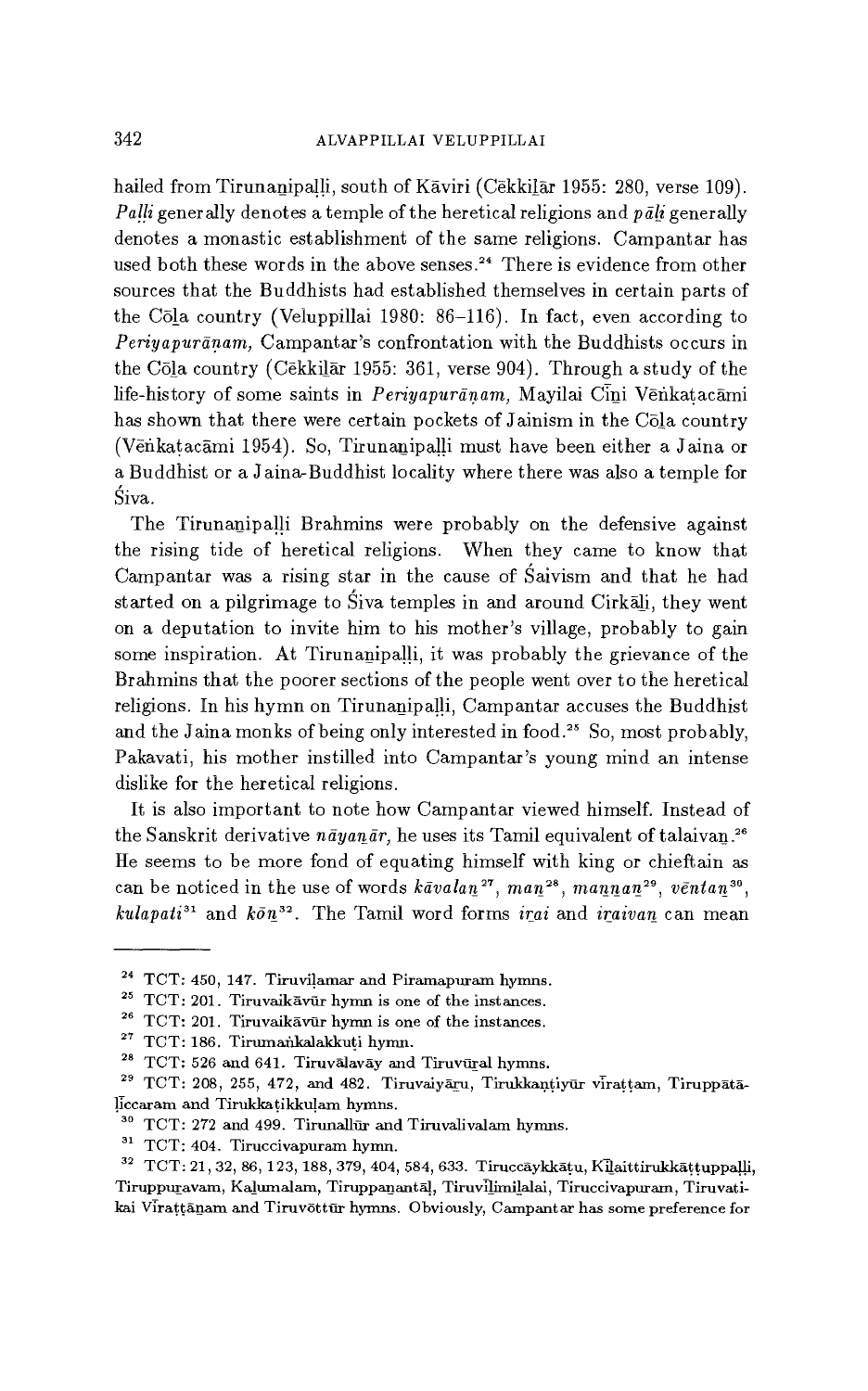king but later day usage has specialised them as god. Campantar uses both these forms to refer to himself.<sup>33</sup> The word *peruman*, considered to be a derivative of the earlier Tamil word *perumakan,* denotes king occasionally but god generally. Campantar calls himself *peruman* in two places." He is very self confident. In two places, he uses the expression,  $\bar{a}$ *nai namat* $\bar{e}$ , which could be translated as 'on my authority'.<sup>35</sup> It is in those verses that he claims to be a munivan, equivalent to Sanskrit rsi. In one of those verses, he claims to have mystical knowledge.<sup>36</sup> He is very certain about the great worth of his hymns.<sup>37</sup> In the hymn which is being addressed to the Pandya queen in Madurai where he reiterates that he is not afraid of the Jains, he refers to the Pandya king as *muti tennavan,*  `the crowned king of the south', and to himself as *pukalikku man Tamil natan* 'King of Pukali, Lord of Tamil'.38 'Saintly lord' (Hardy 1983: 69) is probably a better designation for him.

# 3. Campantar's Positive View

Campantar was aware that Jainism and Buddhism had great appeal among the masses and that these religions had a positive side. These religions were emphasizing ethics as a way of life. Under Jaina authorship or Jaina inspiration, a number of Tamil ethical works were written and were later included in the collection *Patinen Kilkkanakku* 'Eighteen Minor Works'. Nalatiyar, clearly a work of Jaina authorship, is very much sought after even now. The religion of the author of *Tirukkural is* still a matter of controversy but no serious scholar doubts Jaina inspiration on its author. The Jaina monks were generally learned people and Campantar acknowledged it when he refers to them as *karramanar.39* The expression

the term kön.

<sup>&</sup>lt;sup>33</sup> TCT: 197, 371, 402, 484, 501, 509, 520, 616, 686. Tiruppurampayam, Tiruvilimilalai, Tiruccivapuram, Tiruttantalai Ninēri, Tirukkaiccinam, Tirumaraikkātu, Tirukkēticcaram, Tiruvāmāttūr and Tiruvanēkatankāvatam hymns. Irai is the other term, equally preferred by Campantar. *Iraivan* occurs only in one place in *Tiru Ksettirakkovai* hymn on 696.

<sup>&</sup>lt;sup>34</sup> TCT: 518, 678. Tirukonamalai, Tiruvaccirupakkam hymns.

<sup>&</sup>lt;sup>35</sup> TCT: 325, 698. Tirunanipalli hymn and Kōlaru Tiruppatikam.

<sup>&</sup>lt;sup>36</sup> TCT: 698.

 $37$  TCT: 437. Tirukkilvēļūr hymn.

<sup>&</sup>lt;sup>38</sup> TCT: 525-26.

<sup>39</sup> TCT: 52. Tiruppukali hymn.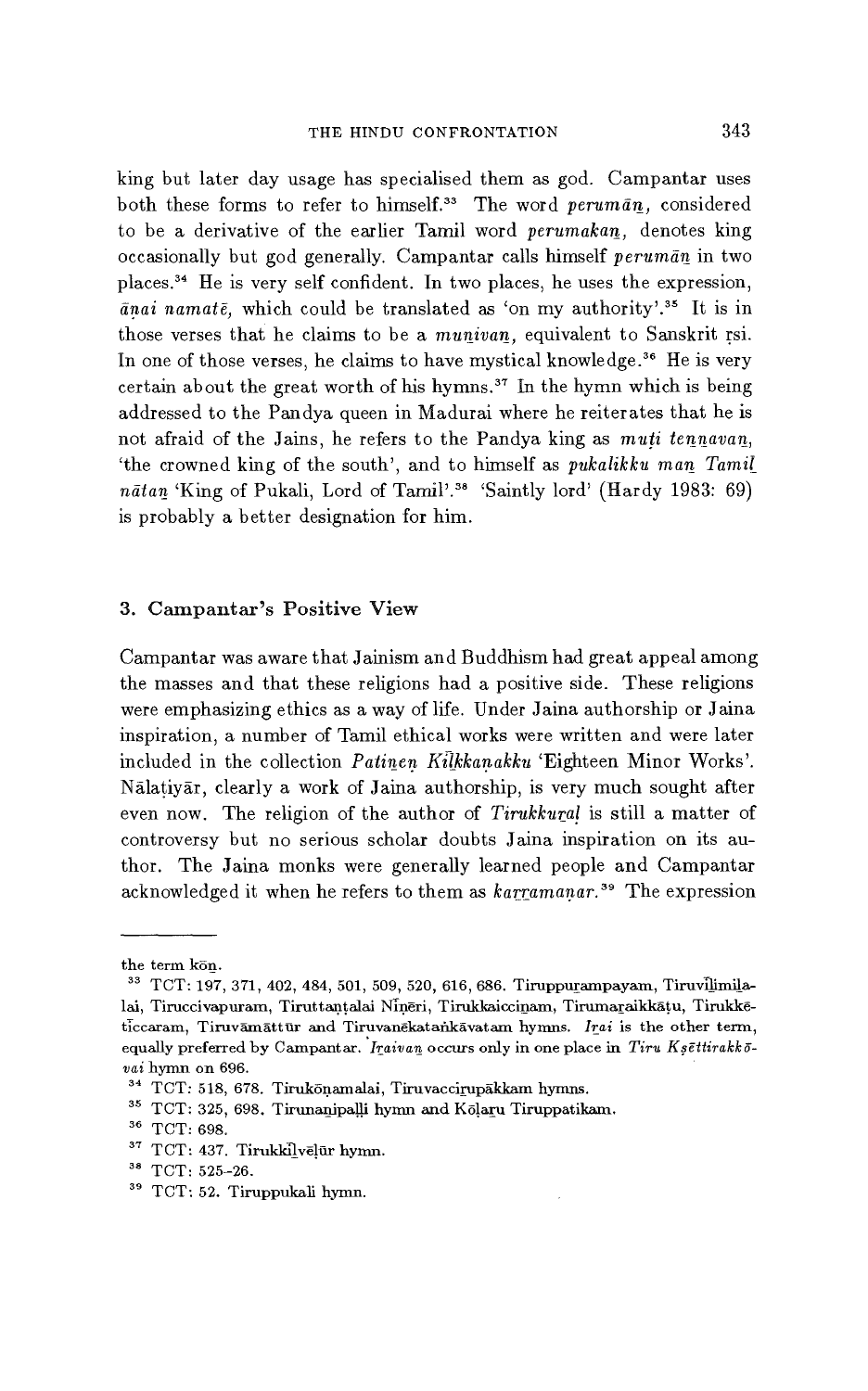*aravurai*, 'Discourse on Dharma' is used by him in a number of hymns<sup>40</sup> to refer to the preaching of the Jaina and Buddhist monks. He, of course, feels that their discourses on *dharma* are defective and incomplete because they ignore or criticise faith in Siva.<sup>41</sup> According to Tirukketaram hymn, even Siva listens to their discourses on dharma and then rewards them.<sup>42</sup> Another hymn says that the Jains and Buddhists mix falsehood and truth in their teachings.<sup>43</sup> Campantar seems to be using a pun when he utilises a *sandhi* rule to make aravurai into *maravurai*,<sup>44</sup> which is just the opposite of it. The monks of the heretical religions were said to be of pleasing words.<sup>45</sup> He says that Jaina monks make false penance appear like real penance, as according to Campantar, penance not directed to Siva is false penance.<sup>46</sup> The Jains were well known for their extreme ascetic practices. The Jains and Buddhists had convincing arguments and they looked capable of performing wonderful magical feats." They talked about justice but never reflected on concepts of justice.<sup>48</sup> They who preach about *dharma* have not read discourses on dharma." Campantar feels that *dharma* should include faith in Saivism.

What Campantar was trying to do was to woo the Tamilian adherents of the heretical religions<sup>50</sup> and to prevent the other Tamils from being converted to those non-Vedic religions. Sometimes, Campantar projects his heart as a separate person and advises it to reject such preaching of the other religionists.<sup>51</sup> In a considerable number of places, he appeals to the people to reject or ignore their teachings and to come over for worship in the Saiva shrines.<sup>52</sup> There are also a number of hymns where he says

<sup>40</sup> TCT: 46, 64, 116, 118, 120, 688. Tiruvenupuram, Tiruvenkuru, Tirukkoccaivayam, Tirukkalumalam (2), Tirukketaram hymns.

<sup>41</sup> TCT 118, 636. Tirukkalumalam and Tiruvallam hymns. *calaneriyana aravuraikal; kurlriy a aravurai.* 

<sup>42</sup>TCT: 688. *atukka ninr-avv-aravuraikal kattarik-avar vinaikatai kketukkinra piran.* 

<sup>&</sup>lt;sup>43</sup> TCT: 405. Tiruccivapuram hymn. *puttarot-amanarkal poyyurai meyyurai*.

<sup>44</sup>TCT: 203. Tiruvata kurankatuturai hymn. *pittar tam marawurai.* 

<sup>45</sup>TCT: 164. Tirutturutti — TiruvElvildruti hymn. *nayamiku-v-uraiyinar.* 

<sup>46</sup>TCT: 125. Tirukkalumalam hymn. *poyttavaitai meyttavamdy.* 

<sup>&</sup>lt;sup>47</sup> TCT: 443. Tiruvārūr hymn. ... conna intiracālam olint-inpura.

<sup>&</sup>lt;sup>48</sup> TCT: 30. Tiruvenkatu hymn. *pōtiyar pintiyar poruttamillikal nitikal colliyum ninaiyakirkilar.* 

<sup>46</sup>TCT: 80. Tiruccirapuram hymn. *karrilar* aravurai.

<sup>&</sup>lt;sup>50</sup> Even among the sixty-three Saiva saints in Periyapuranam, Tirunavukkaracu and Ninracir Netumaran were converts from Jainism and Cakkiyar was a convert from Buddhism. See 202-203; 493-494; 447-449.

 $51$  TCT: 2, 6, 10, 258, 499. Tiruccorrutturai hymn on 258 mentions heart (mind) explicitly. In other instances, mind can be inferred.

 $52$  TCT: 46, 64, 118, 80, 164, 180, 405 and 443. Tiruvenupuram, Tiruvenkuru,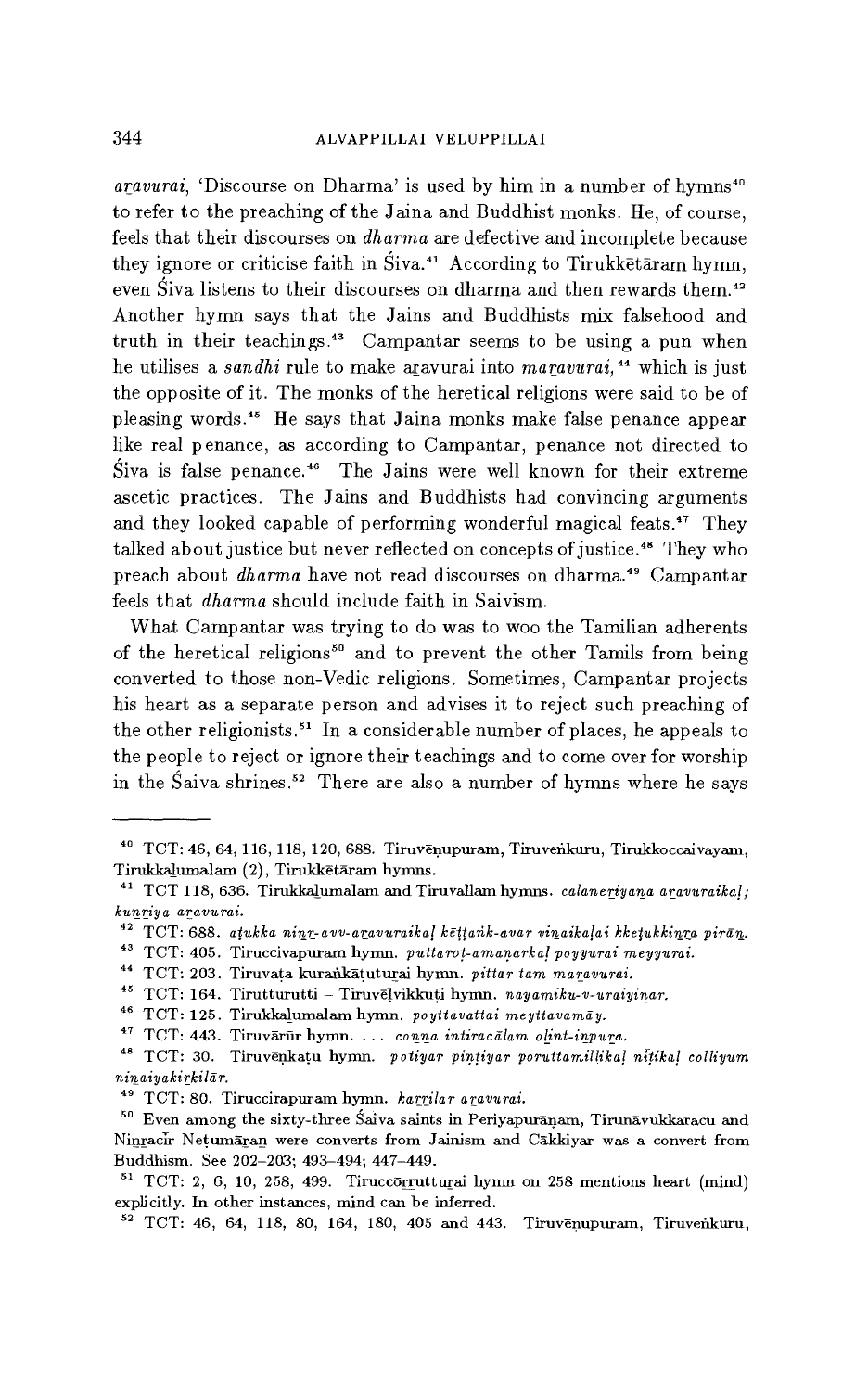that Siva ignores or disapproves of their teachings.<sup>53</sup>

# 4. Contrasting Jains with Buddhists.

Campantar is very fond of contrasting some of the activities of the Jains and the Buddhists. The Jains and the Buddhists used to describe some Hindu religious practices as superstitious and claimed to be more rationalistic. But they themselves ended up as worshippers of the Botree and the Asoka tree. According to the Jains, Mahavira, their last Tirttankara attained enlightenment under an Asoka tree, and according to the Buddhists, Gautama Buddha attained enlightenment under a Botree. The Jains and the Buddhists pay obeisance to these trees<sup>54</sup>, plant these trees in their places of worship and monasteries and look after the well-being of these trees with the utmost reverence. The worshippers of the Bo-tree are called *Potiyar* and the worshippers of the Asoka tree are called *Pintiyar,* from another name of the tree.

Campantar seems to relish portraying the contrasting feature in dress between the Jaina and the Buddhist monks." The Digambara Jaina sect which insists on nudity, discarding all clothing for monks seems to have been the Jaina sect that was popular in Karnataka and Tamilnadu in South India. The Buddhist monks on the other hand were enjoined to robe themselves fully with yellow or saffron coloured cloth.

While the Jaina monks were enjoined to eat standing, the Buddhist monks were enjoined to sit and eat. In three hymns, Campantar has referred to the contrast of the Jaina monks standing and eating and the Buddhist monks sitting and eating.<sup>56</sup>

Tirukkalumalam, Tiruccirapuram, Tirutturutti-Tiruvelvikkuti, Tirukkatampur, Tiruccivapuram, Tiruvārūr hymns.

<sup>53</sup>TCT: 52, 116, 477, 495, 688. Tiruppukali, Tirukkoccaivayam, Tiruccirremam, Tirunellikka and Tirukketaram hymns

<sup>54</sup>TCT: 60. Tiruppukali hymn. pintiyum potiyum *penuvar.* 

<sup>65</sup>TCT: 8, 15, 24, 32, 36, 38, 41, 49, 110, 129, 175, 177, 206, 273, 542, 570, 709. Some examples are as follows:  $\textit{kuntaman tuvarkkūrai mūtar col}$ ... Tirunelvāyil, 8. uțai turantavarkalum uțai tuvar uțaiyarum ... Tirumayentirappalli, 15. unțuțukkaiy*inriye ur nakave tirivar kantutukkai meyyir porttar,* 24. The other hymns are from Kilaittirukkattuppalli, Tiruppiramapuram, Tiruppukali, Cikali, Tirukkalumalam, nāraiyūr (2), Tiruvaiyāru, Tirunallūr, Tirupparankunram and Tirunaņā.

<sup>&</sup>lt;sup>56</sup> TCT: 396, 518, 563. Tirunaraiyūr ccitticcaram, Tirukkōnamalai and Tirukkurrālam hymns. *ninrun camanum iruntun terarum* 518; *iruntun terarum ninrun camana*rum 563.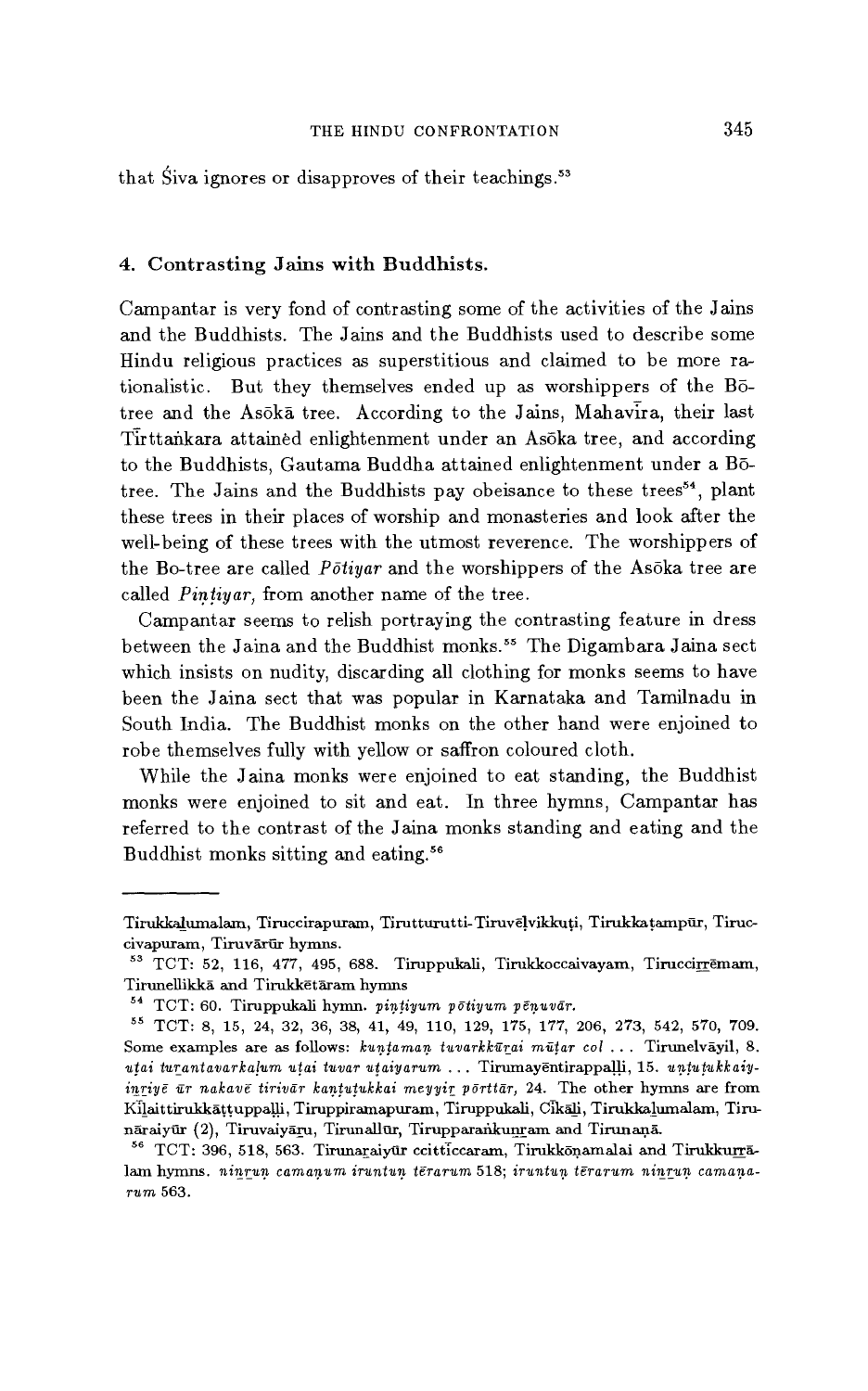A contrast in another eating habit prescribed for the Jains and the Buddhist monks also is portrayed by Campantar. The Buddhist monks should not eat after noon and the Jain monks should not eat after sunset. So, in the early morning, the Buddhist monks go around collecting alms.<sup>57</sup>

The Jain and Buddhist monks are expected to have bald heads without hair but they are enjoined to achieve that state by different means.<sup>58</sup> The Buddhist monks are enjoined to shave their heads while the Jain monks are enjoined to pluck their entire hair from their heads. Campantar has referred to the death agony of the Jaina monks when they undergo the ordeal of plucking their own hair off.<sup>59</sup>

A contrast in meals was also noticed by Campantar even though both religions claimed ahimsa or non-killing as their prime virtue.<sup>60</sup> The Jain religion extended the principle of ahimsa to embrace vegetarianism and insisted that not only the Jaina clergy but also the Jaina laity should observe strict vegetarianism. Buddhism took the stand that non-vegetarian food can be eaten if the person concerned did not kill. Even Buddhist monks are allowed non-vegetarian food if the monks can be sure that killing was not resorted to with the express purpose of feasting them.

The Saiva saint seems to have had a sense of humour when he was making some references to these heretical religions. The Digambara Jaina monks preaching dharma have been referred to as *atai tavirtt-arari pavarkal* 'those who remove their clothes and demonstrate dharma'<sup>61</sup> and *as kurari kattu nal viralir kovanattu kkolovippoy arari kattuñ camanar* 'the Jaina monks who have even discarded four inch wide under garment worn by gypsy men and who demonstrate dharma'.<sup>62</sup> The Jaina monks who have given up bathing as an extreme form of asceticism are ridiculed by Campantar as *alaiyarum punal turanta aman kuntar* 'the nude Jaina

<sup>57</sup>TCT: 565. *mutiya civarattar mun kuruntekutalum pin kuruntu kati totu camanai*  ... Tirukkurumpalā, 565.

<sup>58</sup>TCT: 354. *vali talai pari talaiyavarkal .* Tiruvamparpperun Tirukkoyil, 354. The Jaina mode of pari talai had been frequently referred to as in, *talaiyai pparippar .* Tiruppukali. 55. *paritta pun talai .* Tiruccirapuram, 82. *talai paritta kaiyar . Cirkali*, 107. There are more such references on 145, 158, 360, 371, 376, 509, 620,

<sup>676.</sup> 

<sup>59</sup>TCT: 525. *cam avattaiyninarkal pol talaiyai pparittu .* Tiruvalavay, 525. 60 TCT: 197.

*vitakkoruvar nanrena vitakkoruvar ti-tena utarkutai kalaintavar utampinai maraikkum patakkarkal .* Tiruppurampayam, 197.

 $61$  TCT: 180. Tirukkatampur hymn.

<sup>62</sup> TCT: 22. Tiruccāykkāțu hymn.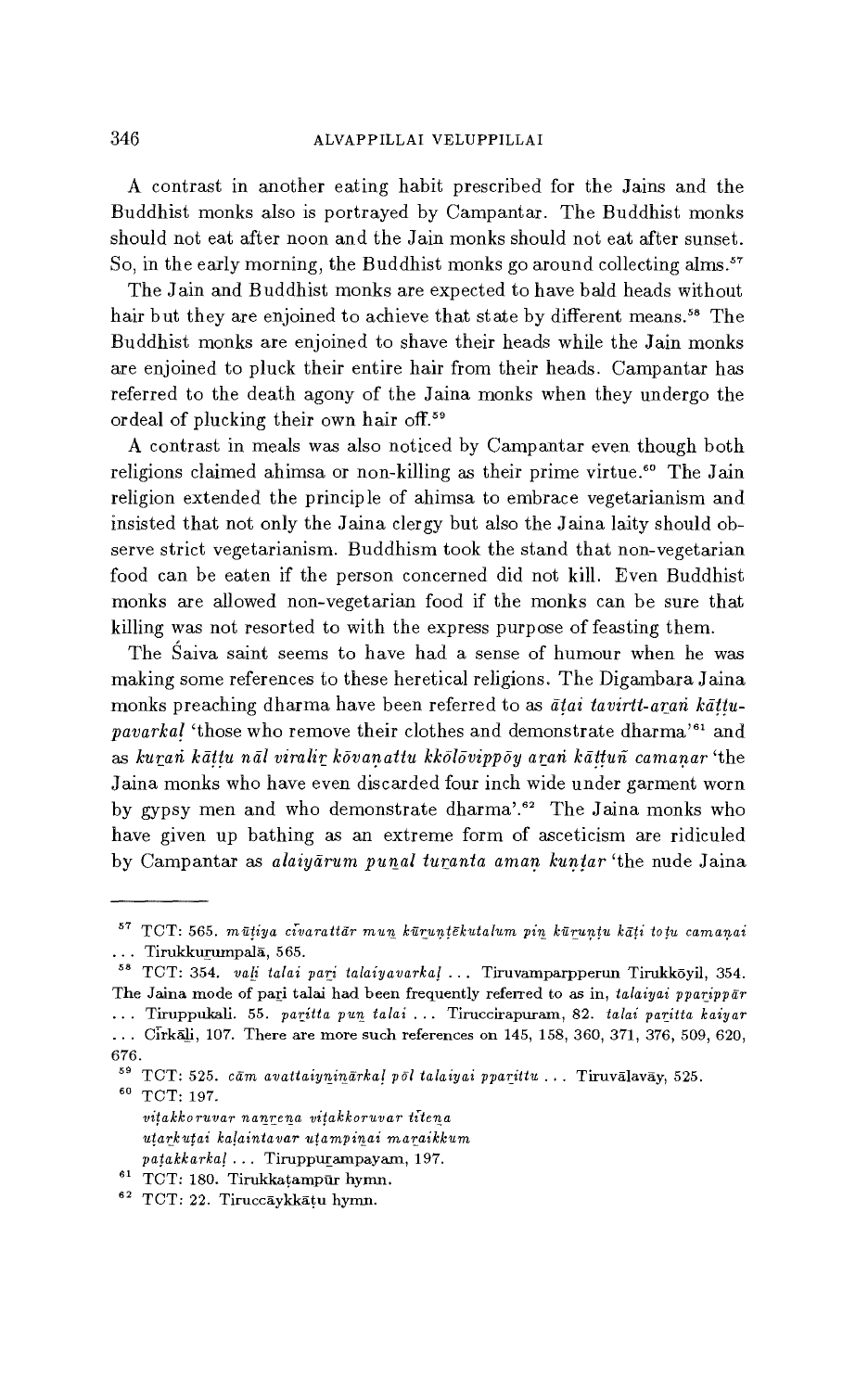monks who have renounced water full of waves'.<sup>63</sup> The Brahmins take baths frequently and use water frequently for personal cleanliness and probably this criticism arose from their point of view. In referring to the Buddhist monks, Campantar calls them *meyyai pporkkum poyyar*,<sup>64</sup> (the liers who cover up the truth) where the word mey has the meaning of `body' as well as 'truth'.

Though Campantar refers to both religions in most of his polemics, there are a few where he refers to one of these religions only. The Tiruppunkur hymn appeals to the heart 'not to listen to mad men who eat alms and who are completely nude, without clothes'.<sup>65</sup> One of the Tiruvilimilalai hymns asks people to answer Campantar who the god of the Jainas was as he could not be located in any of the eight directions.<sup>66</sup> In the same reference, he had described the nude Jaina monks as carrying beautiful peacock feathers and a water pot. The Tiruvilamar hymn appeals to people 'not to have faith in the Jaina temple of those who do not know penance, who carry a water pot and who confuse people playing on words to impress dull-witted people'.<sup>67</sup> The hymn on Tiruvatikai virațțănam also seems to refer to the Jains only.<sup>68</sup> The first hymn on Citamparam seems to refer to the Buddhists only when it says, 'without listening to discourse on ignorant fabrication of saffron robed monks who worship idols of human beings'.<sup>69</sup>

# 5. References to  $\overline{A}$  jivakas and Others

Campantar mentions the word *kuntar* in many places. T. P. Meenaksisundaran discusses its possible significance and arrives at the conclusion

<sup>&</sup>lt;sup>63</sup> TCT: 328. Tiruttalaiccankatu hymn. The Jaina monks refrained from taking baths and washing themselves because they did not want to hurt the minute living beings in water. As a form of penance, some of them used to stand on rocks in very warm sun-light and used to perspire profusely. So, Campantar criticises them often for their dirty, dusty and foul-smelling bodies, as can be seen on 12, 19, 43, 109, 152, 186, 190, 286, 288, 300, 322, 345, 356, 381, 385, 394, 404, 416, 448, 457, 596, 618, 639, 688. Some examples are as follows: macu *pirakkiya* meniyar . Tirukkalikkamur, 19. *tuppuravonrila* verraraiyar Tiravilimilalai, 381. *kulitt-una amanar* Tirumarperu, 639, <sup>64</sup> TCT: 235. Tiruvānaikkā hymn.

<sup>&</sup>lt;sup>65</sup> TCT: 161.

<sup>&</sup>lt;sup>66</sup> TCT: 383. Tiruvilimilalai hymn.

<sup>&</sup>lt;sup>67</sup> TCT: 450.

<sup>&</sup>lt;sup>68</sup> TCT: 586.

<sup>69</sup> TCT: 2.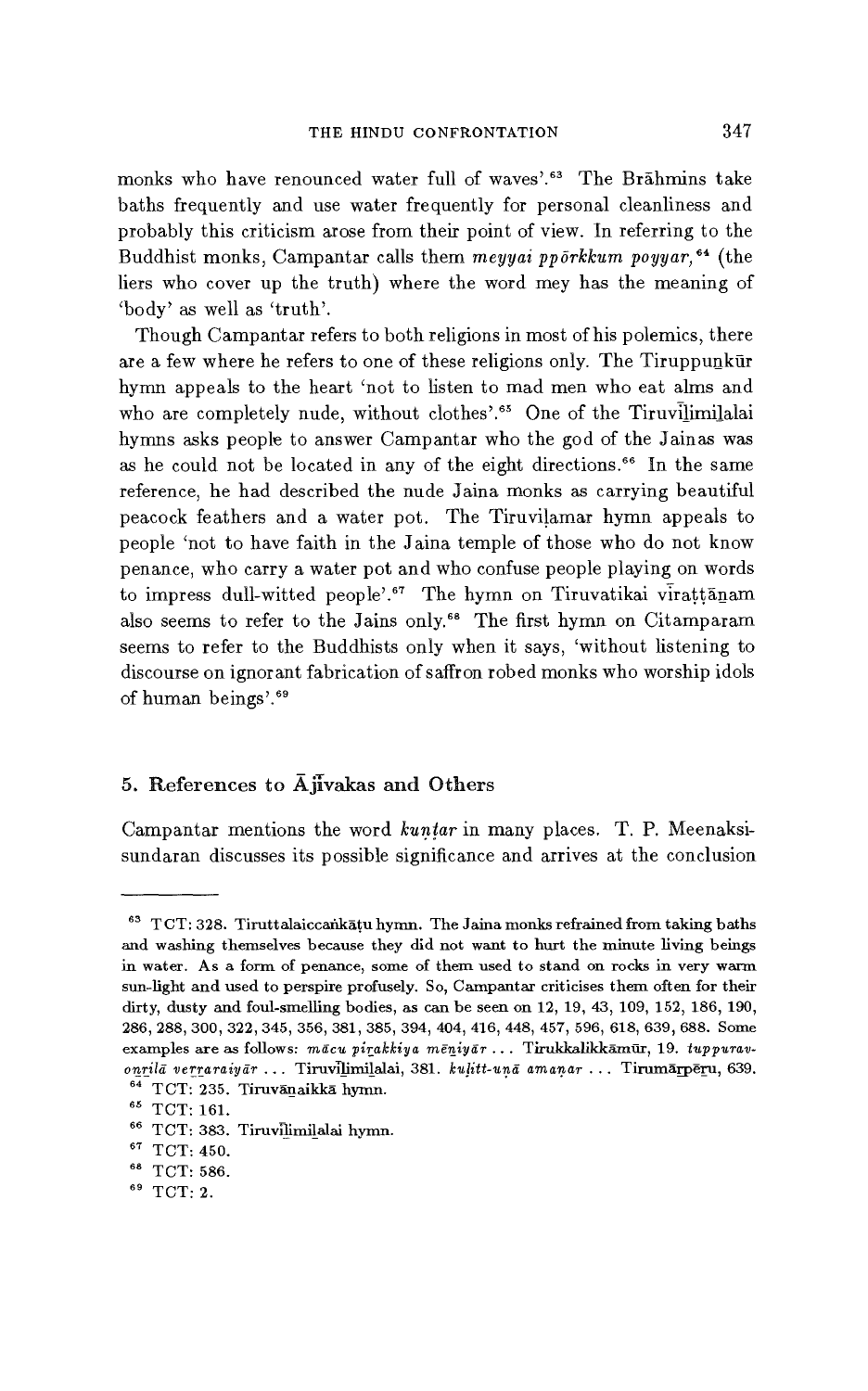that Campantar referred to nude persons by that word (Meenaksisundaranar 1957: 149-160).<sup>70</sup> So, the latter might be clubbing together both the Jaina and the  $\bar{A}$  iivaka monks as *kuntar*. The  $\bar{A}$  iivakas rejected *guna* 'characteristic property' as a category of things and so Campantar's references to *kunamilikal* 'those who reject characteristic property' and *kunamilatar* 'those who do not accept characteristic property' should denote the  $\overline{A}$ jivakas.<sup>71</sup> The  $\overline{A}$ jivaka monks were not enjoined to observe celibacy and so Campantar's reference to karuvirila *ppittar* 'mad persons attached to sex' might refer to them." The expression *acciyappeykal,*  which as such does not seem to make sense, should have been a mistake for *accivakappeykal* `Ajivaka devils'.73 As they seem to be the only group of monks, not bound by the oath of celibacy, Campantar might be referring to them when he says, *catiyil ninkiya attavattar* (monks excluded from their tribe).<sup>74</sup>

# 6. Buddhists Preferred to the Jains

Though Campantar mentions the Jains and the Buddhists together in his polemics, he is generally harsh on the Jains and mild on the Buddhists, as can be seen from the following references:

*uttai* vay *ccaman kaiyarkal cakkiyarkkenrum attamaka arivaritayavan*  `one who is very rarely well-known to the Buddhists and to the base Jains with dirty mouth'<sup>75</sup>

puttarotu poriyil camanum 'the Buddhists and the senseless Jains'<sup>76</sup>

puttar poy miku camanar 'the Buddhists and the Jains full of lies'<sup>77</sup>

There are very few instances where Campantar had given harsh attributes to the Buddhists

<sup>70</sup>The terms *kuntu* or *kuntar* also occur very frequently in Campantar's hymns, as can be seen on 8, 32, 46, 72, 113, 115, 161, 164, 169, 171, 210, 258, 262, 305, 328, 345, 351, 365, 369, 383, 393, 400, 470, 482, 529, 539, 561, 622, 629, 641, 652, 666, 671, 682, 684, 691.

<sup>71</sup> TCT: 345, 365. Tirunallaru and Tiruppampuram hymns.

 $^{72}$  TCT: 363. Tiruttilataippati hymn.

 $73$  TCT: 652. Tirukkallil hymn.

<sup>74</sup>TCT: 343. Tirunallaru hymn.

<sup>&</sup>lt;sup>75</sup> TCT: 21. Tiruccaykkatu hymn.

<sup>&</sup>lt;sup>76</sup> TCT: 35. Tiruppiramapuram hymn.

 $77$  TCT: 105. Cirkali hymn.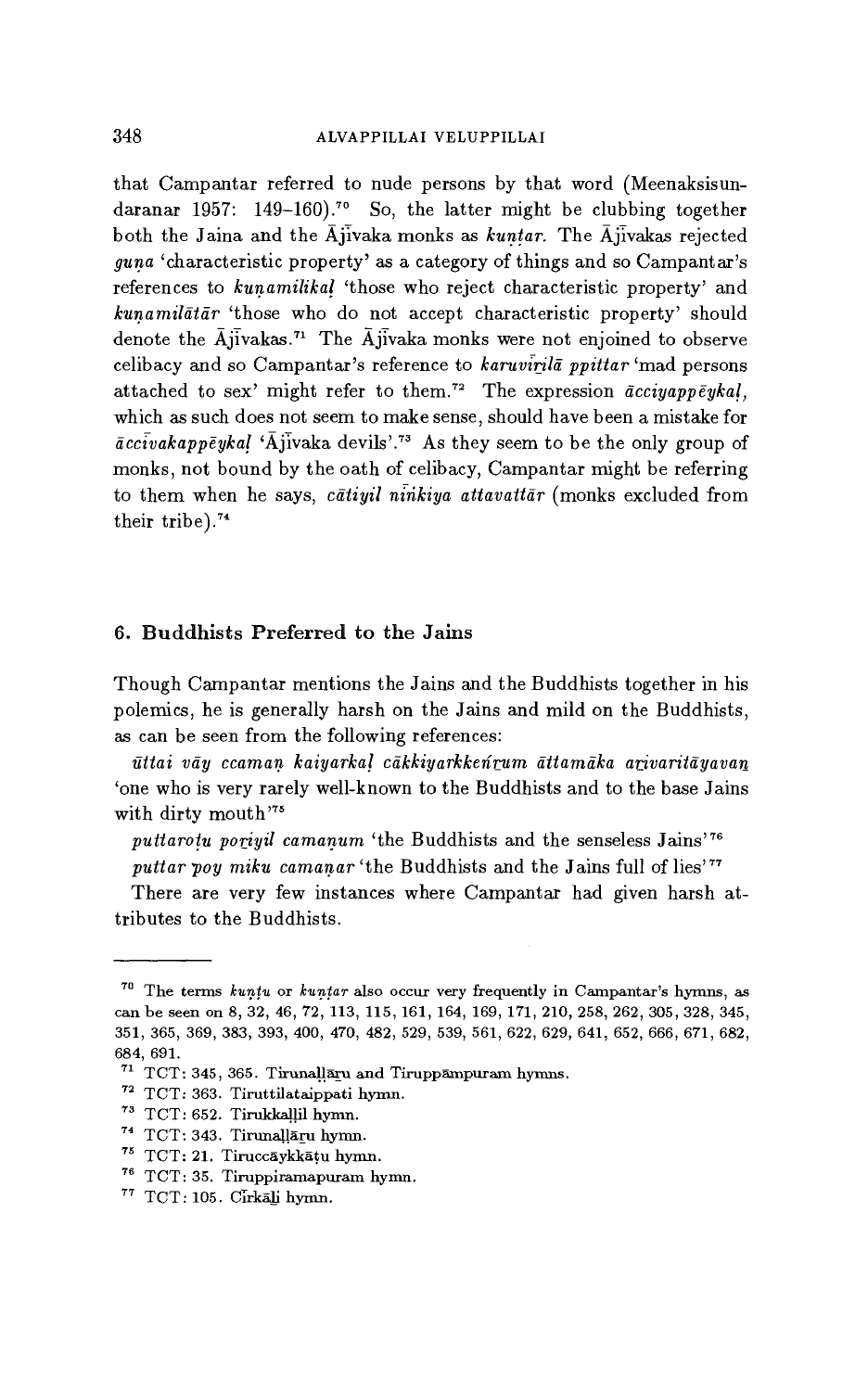*enn iranta amanarkalum ili tolil cer cakkiyarum* 'numerous Jains and Buddhists with base activities'"

*uriñcana kuraikal utampinaraki ulitaru camanaruñ cakkiya ppeykal* 'the Buddhist devils and wandering Jains with bodies uncovered with cloth'<sup>79</sup>

There is evidence to conclude that Campantar respected the Buddhists more than the Jains.<sup>80</sup>

*puttar tattuvamilla ccaman* 'the Buddhists and the Jains without philosophy'<sup>81</sup>

*puttarkal tattuvar moytt-uri pulkiya kaiyar* 'those with hands carrying the swing and the Buddhists who are philosophers having assembled'<sup>82</sup>

*tatukk-amaruñ camanarotu tarkka cattirattavar* 'the Buddhist logicians and the Jains who sit on a small mat'<sup>83</sup>

For a few centuries preceding Campantar, much work was done on Buddhist philosophy and logic in Andhra Pradesh and Tamilnadu, especially around Kanchi, and Campantar must have been aware of these developments (Veluppillai 1980: 86-116). He seems to have had contempt for the Jainas.

Campantar seems to have had a particular aversion to the *anekantavada*  or the *syadvada* philosophy of the Jains. Their exposition of syadvada seemed to Campantar as if they were making contradictory statements to confuse and frighten people.

*attaku porul untum illaiyum enru ninravarkk-accama ott-ovvamai molintu* 'having made positive and negative statements like such a thing exists and exists not'<sup>84</sup>

This type of exposition had been described by Campantar as kavar vay  $mol<sub>i</sub>$  'ambiguous statement'.<sup>85</sup> Those who make ambiguous statements have been described as *kavaruru cintaiyālar* 'ambiguous thinkers'.<sup>86</sup> The

<sup>&</sup>lt;sup>78</sup> TCT: 379. Tiruvilimilalai hymn.

<sup>&</sup>lt;sup>79</sup> TCT: 644. Tiruvilampaiyankōțțūr hymn.

 $80$  Cākkiya nāyanār was said to be a Buddhist priest who, without discarding any rules, became a staunch Saivite. He is accepted as one of the Saiva saints. See Cakkiya nayanar Puranam; 18 verses in Cekkilar 1955 (3641-3658 verses).

<sup>81</sup> TCT: 311. Tirutturutti hymn.

<sup>&</sup>lt;sup>82</sup> TCT: 341. Tiruttarumapuram hymn.

<sup>&</sup>lt;sup>83</sup> TCT: 505. Tirukkōļili hymn.

<sup>84</sup>TCT: 524. Tiruvalavay hymn. *untu* and *illai* can occur as *untilai* 'yes-no'. The Tamil word *untilai* from the verbal base un 'eat' can mean 'not eaten'. So, Campantar uses it as a pun in untilaiyenre ninre tam kaiyil unpor 'those who eat from their hands after having said yes-no'. The second meaning is of the Jain monks receiving and eating more and more alms claiming that they have not yet eaten. Tiruppuravam hymn, 86.

<sup>85</sup> TCT: 206-301. Tiruvaiyaru and Tiruttenkurankatuturai hymns.

<sup>86</sup> TCT: 398. Tirunaraiyūrccitticcaram hymn.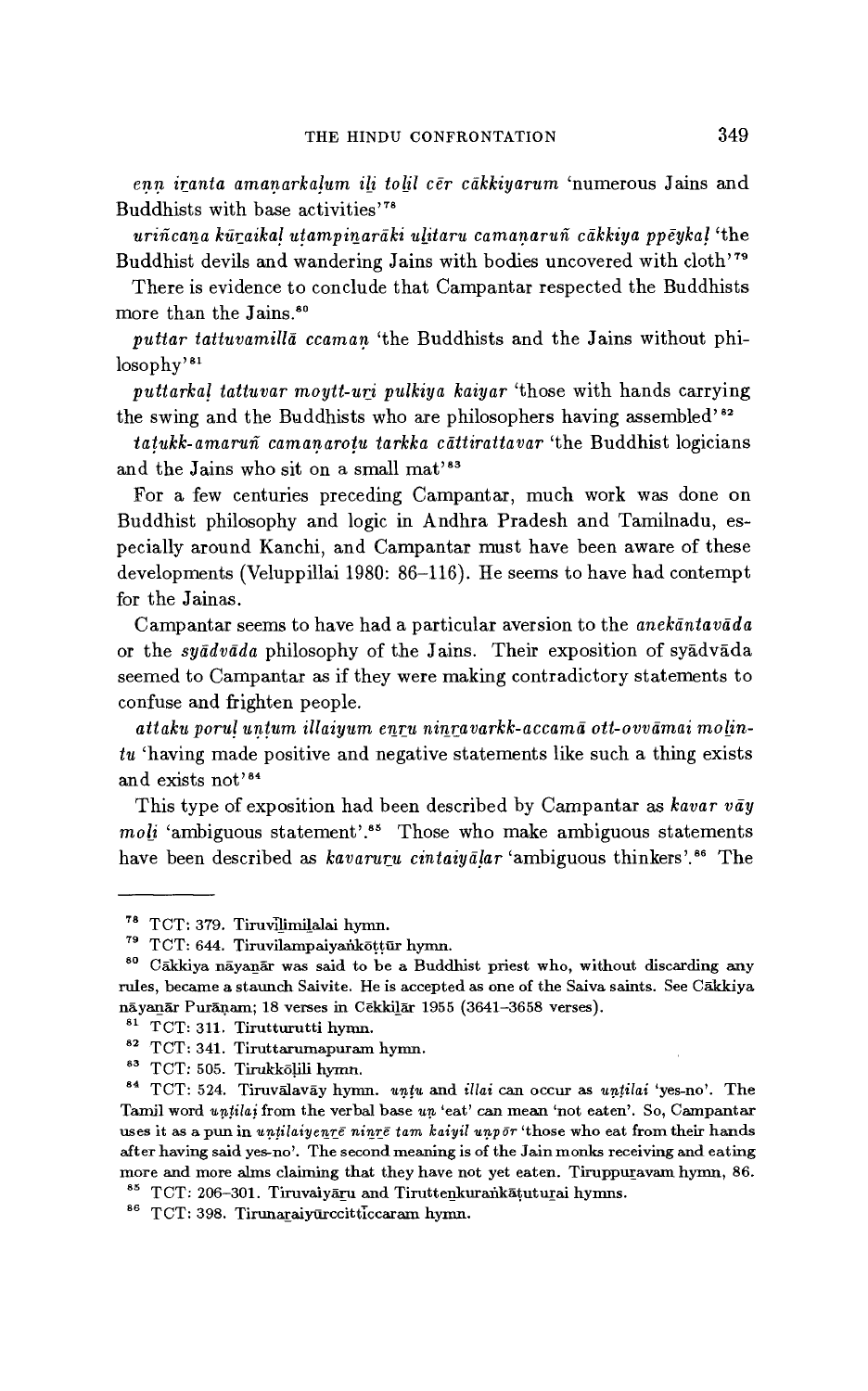context in which the last two expressions occur can be interpreted as covering both the Jains and the Buddhists. But Campantar was specific when he refers to *cintai tirukar camanar* 'the Jains who confuse the mind'.<sup>87</sup> The Jains and the Buddhists depended on arguments and debates for the propagation of their religions.<sup>88</sup> Campantar complains that the Jaina laity and the Buddhist clergy argue till their death to propagate their religions." He has mentioned the name of one of those debating centres as *Kavippeyarc cattiram* in one of his hymns on Tiruvalavay." So, most probably this centre existed in Maturai.

# 7. Critical and Abusive Terms

The heretical religions depended on preaching and Campantar uses the word *urai* to denote it in a number of places.<sup>91</sup> The expression *katturai*, which in modern Tamil means an essay, a composition or an article, seems to have been used by Campantar in a loaded sense to mean 'fabricated discourse'.<sup>92</sup> Quite a number of hymns have this expression *katturai* to refer to the preachings of the heretical religions. From Campantar's point of view, the Vedas alone were revelations of God Siva about the truth. He had paraphrased *katturai* as *kattiya moli93* and *akkiya urai"* in other places. As the teachings of the heretical religions owed their existence to their enlightened founders and not to divine revelations, Campantar was running them down. Probably because *katturai* itself seems to have become stereotyped and does not seem to express what he wanted to communicate, he began to use *kattiya katturai.95* The duplication of *kattu* 

<sup>&</sup>lt;sup>87</sup> TCT: 347. Tirunallaru hymn.

<sup>88</sup>TCT: 70, 175, 254, 624, 673, 690. Some examples are as follows: *virutu pakarum veñcor camanar vañca cakkiyar —* Tirukkailayam hymn, 690. *vatu cey caman . . .*  Tiruvaccirupakkam hymn, 673. Other instances are from Tiruvenkuru, Tirunaraiyur, Melaittirukkattuppalli and Tirukkacciyekampam hymns.

<sup>&</sup>lt;sup>69</sup> TCT: 98. Cikali hymn. Probably because they were such experts in religious disputation that Campantar had to appeal to Siva's grace twenty times in each verse of the two Tiruvalavay hymns, 526-527, 532-534.

 $^{90}$  TCT: 524.

<sup>&</sup>lt;sup>91</sup> TCT: 5, 159, 192, 203. Kōyil, Tiruninriyur, Tiruntutevankuti and Tiruvalañculi hymns.

<sup>92</sup>TCT: 2, 54, 199, 288, 290, 300, 391, 472, 572, 665. Koyil, Tiruppukali, Tiruvicayamankai, Tirunakeccuram (2), Tiruvitai marutur, Tiruvilimilalai, Tiruppataliccaram, Tirukkotimātaccenkunrūr and Tiruvānmiyūr hymns.

<sup>&</sup>lt;sup>93</sup> TCT: 354. Tiru Amparpperuntirukkōyil hymn.

<sup>&</sup>lt;sup>94</sup> TCT: 407. Tirukkarukkuți hymn.

<sup>&</sup>lt;sup>95</sup> TCT: 622. Tirukkacciyekampam hymn.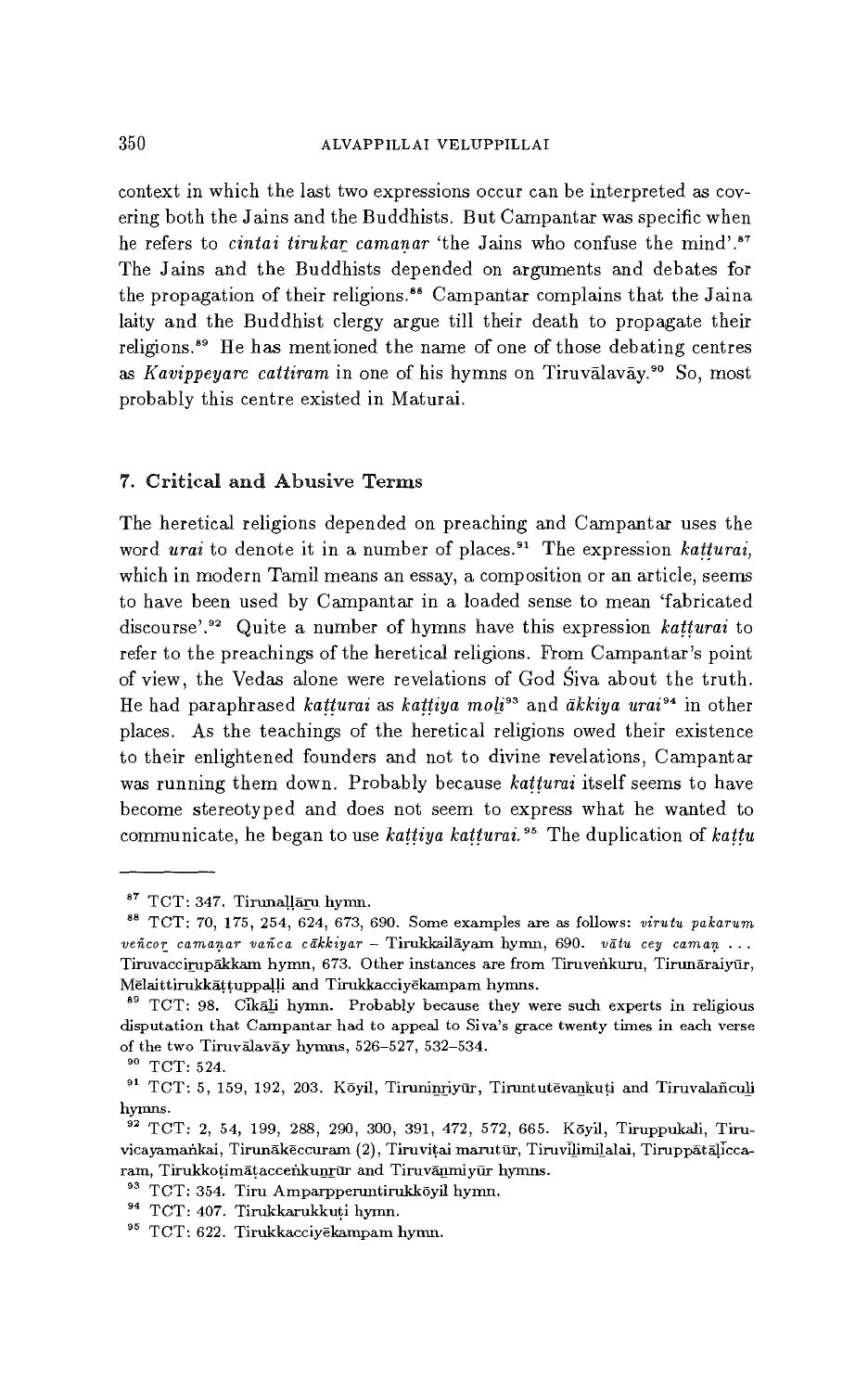here is a device employed by Tamil to emphasize the point. He uses *kattu*  as an attribute in *katt-aman ter*<sup>96</sup> probably to include both religions. The appellative noun form of *kattar* 'fabricators' seems to have been used for both in one place<sup>97</sup> and to the Jains only in another place.<sup>98</sup>

Campantar uses a considerable number of expressions to denote that the Jains and the Buddhists were not mature enough or intelligent enough to evaluate religions. Here, his attack seems to be two-fold. One set of terms, like *ātar* and *ātamilli*, seems to be just negative, denying them discriminatory wisdom. He has used *atamilli* in one place only in Tiruvalavay to refer to the Jains in the heat of the confrontation.<sup>99</sup> He has used *ātar* in thirteen places and in eight places out of them he refers to the Jains only.<sup>100</sup> Of the other five places, he refers to the Jains in four places but the Tamil word-order gives a chance to interpret that he could be referring to the Buddhists also.<sup>101</sup> As for the Buddhists, he uses  $m\bar{u}tar$  'fools' in one place.<sup>102</sup> The Buddhists and the Jains are said to be committing *pilai* 'errors'.<sup>103</sup> Their words are said to be *kurra moli* 'defective words'<sup>104</sup> and their paths are said to be *kurra neri* 'defective paths'. The Buddhists are referred to as *cotaikal* 'not fully developped beings'.105 The second set of terms, like *pētamai* 'ignorance'<sup>106</sup> pētaiyar<sup>107</sup> and *pētaiyarka*!<sup>108</sup> both meaning ignorant persons, refer to the immaturity and inadequate discriminating power of the Jains and the Buddhists.

But he also uses a number of expressions to reject the Jaina and the Buddhist teachings as lies and absurdities. He uses *penku* in one place to denote lies.<sup>109</sup> In other places, he uses the common expression  $poy^{110}$ 

- <sup>104</sup> TCT: 52. Tiruppukali hymn.
- $^{105}$  TCT: 180. Tirukkaṭampūr hymn.
- $106$  TCT: 13. Tirunallürpperumanam hymn.
- $107$  TCT: 275. Tiru Avurppacupaticcaram hymn.
- $108$  TCT: 27. Tiruvenkatu hymn.

<sup>&</sup>lt;sup>96</sup> TCT: 203, 435, 598. Tiru vata kurankātuturai, Tiruccikkal and Tirumutukunram hymns.

<sup>&</sup>lt;sup>97</sup> TCT: 684. Tiru Intiranilapparuppatam hymn. *kattar kuntaman tērar.* 

<sup>98</sup>TCT: 701. General hymn. *mottamanar kattar terar.* 

<sup>99</sup> TCT: 532. Tiruvālavāy hymn.

<sup>&</sup>lt;sup>100</sup> TCT: 69, 74, 102, 159, 192, 224, 245, 257, 511, 520, 526, 576, 616. The Jains were referred to on 69, 102, 159, 224, 520, 526, 576, 616.

<sup>&</sup>lt;sup>101</sup> The Tirumaraikkatu hymn on 511 can either denote a separate group besides the Jains and the Buddhists or denote both together.

 $102$  TCT: 8. Tirunelvayil hymn.

 $^{103}$  TCT: 360, 439. Tiruvamparmākāļam and Tiruttēvūr hymns.

 $109$  TCT: 95. Cirkali hymn.

<sup>&#</sup>x27;°0 TCT: 91, 105, 186, 247, 307, 311, 341, 348, 360, 407, 475, 516, 574, 581, 616; *poykal*  in 582, 680.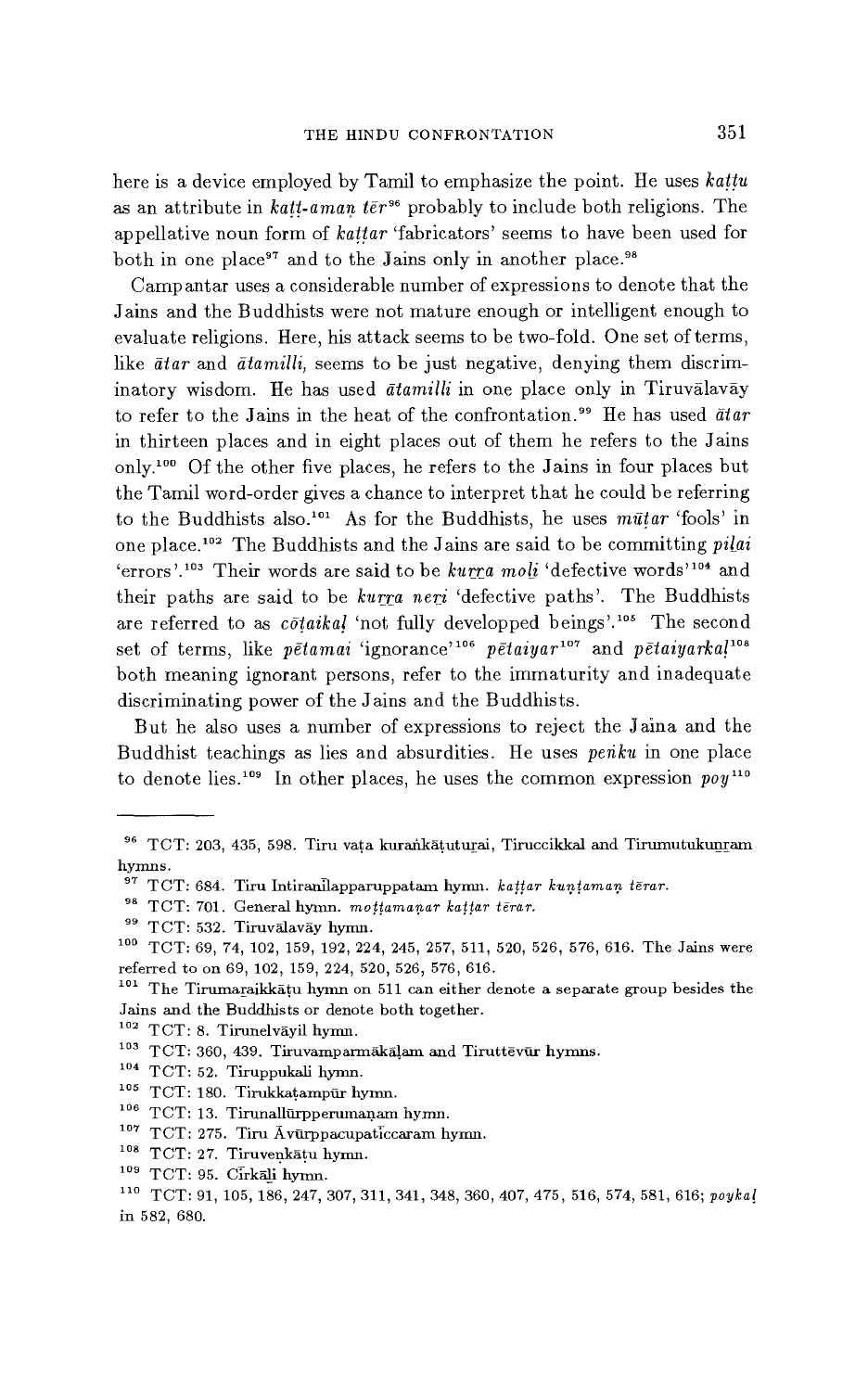and appellative nouns like *poyyar*<sup>111</sup>, *poyyarkal*<sup>112</sup> and *poyyavar*<sup>113</sup>, each of them meaning liars. The word *poy* has been used fifteen times and its plural form of *poykal* has been used twice. Except in one place in Tirukkolampam hymn where *poy* refers to the teachings of the Jains, it is used in common to refer to the teachings of both religions in the other sixteen places. Expressions like *poy nul* 'book of lies'<sup>114</sup> and *poyyurai* 'discourse of lies'<sup>115</sup> are also used to refer to both religions. There is a compound *poyttavam* 'false penance'<sup>116</sup> which has been used three times. In the Tiruvetkalam hymn, it refers to both religions while in the other two cases, the Jains only are clearly referred to. The phrase *poytta van tava vētattar* 'those who falsely act as performing extreme penance'<sup>117</sup> also refers to the Jains only. The expression *kaitavam,* considered to be equivalent to *poyttavam*, occurs in two places.<sup>118</sup> While it refers to the Jains only in one place, it refers to both religions in the other place. The appellative noun 'kaittavattar' refers to the Jaina monks only.<sup>119</sup> The teachings of these religions have also been dismissed as *avam* 'useless'<sup>120</sup> and *avattam* 'absurd'.<sup>121</sup>

The Saiva saint has used a number of expressions connected with the abstract noun *punmai* 'baseness'. For example, *punmai1<sup>22</sup> , pun molikal*  'base words'<sup>123</sup> and *pun peccu* 'base speech'<sup>124</sup> are some of them which refer to the teachings of both religions. There is an expression  $p u n$ *teraramanar* 'base Buddhist and Jaina monks'.<sup>125</sup> This clearly refers to the Buddhist monks but the Jaina monks could also have been referred to. But there are a number of expressions like *pullaman1<sup>26</sup> , pun-caman* <sup>127</sup> and *pun-camanar*<sup>128</sup> where only the Jaina monks are referred to. Closely

 $116$  TCT: 6, 125, 233. Tiruv $e$ tkalam, Tirukkalumalam and Tiruvanaikka hymns.

- <sup>119</sup> TCT: 415. Tiruppukalūr hymn.
- <sup>120</sup> TCT: 568. Tirunelveli hymn.

- <sup>122</sup> TCT: 330. Tiru Akkūrttānronrimatam hymn.
- $^{123}$  TCT: 129, 457. Tirukkalumalam and Tirukkuṭavāyil hymns.
- <sup>124</sup> TCT: 461. Tirunālūr mayānam hymn.
- $^{125}$  TCT: 334. Tirukkaṭavūr mayānam hymn.
- <sup>126</sup> TCT: 373. Tiruvilimilalai hymn.
- $127$  TCT: 497, 616. Tirukkārāyil and Tiruvāmāttūr hymns.
- <sup>128</sup> TCT: 584, 696. Tiruccopuram and general hymns.

 $111$  TCT: 235, 528, 541. Tiruvānaikkā, Tiruvālavāy and Tiruvāppanūr hymns.

 $112$  TCT: 254. Melaittirukkāṭṭuppaḷḷi hymn.

<sup>&</sup>lt;sup>113</sup> TCT: 58. Tiruppukali hymn.

 $114$  TCT: 572, 624. Tirukkotimāṭaccenkunrūr and Tirukkacciyēkampam hymns.

<sup>&</sup>lt;sup>115</sup> TCT: 576, 584. Tirukkaruvüränilai hymn.

<sup>117</sup>TCT: 526. Tiruvalavay hymn. *poytta van Java vetattarai caman cittarai.* 

<sup>&</sup>lt;sup>118</sup> TCT: 532, 665. Tiruvālavāy and Tiruvānmiyūr hymns.

 $121$  TCT: 602. Tirukkovalūr virațțam.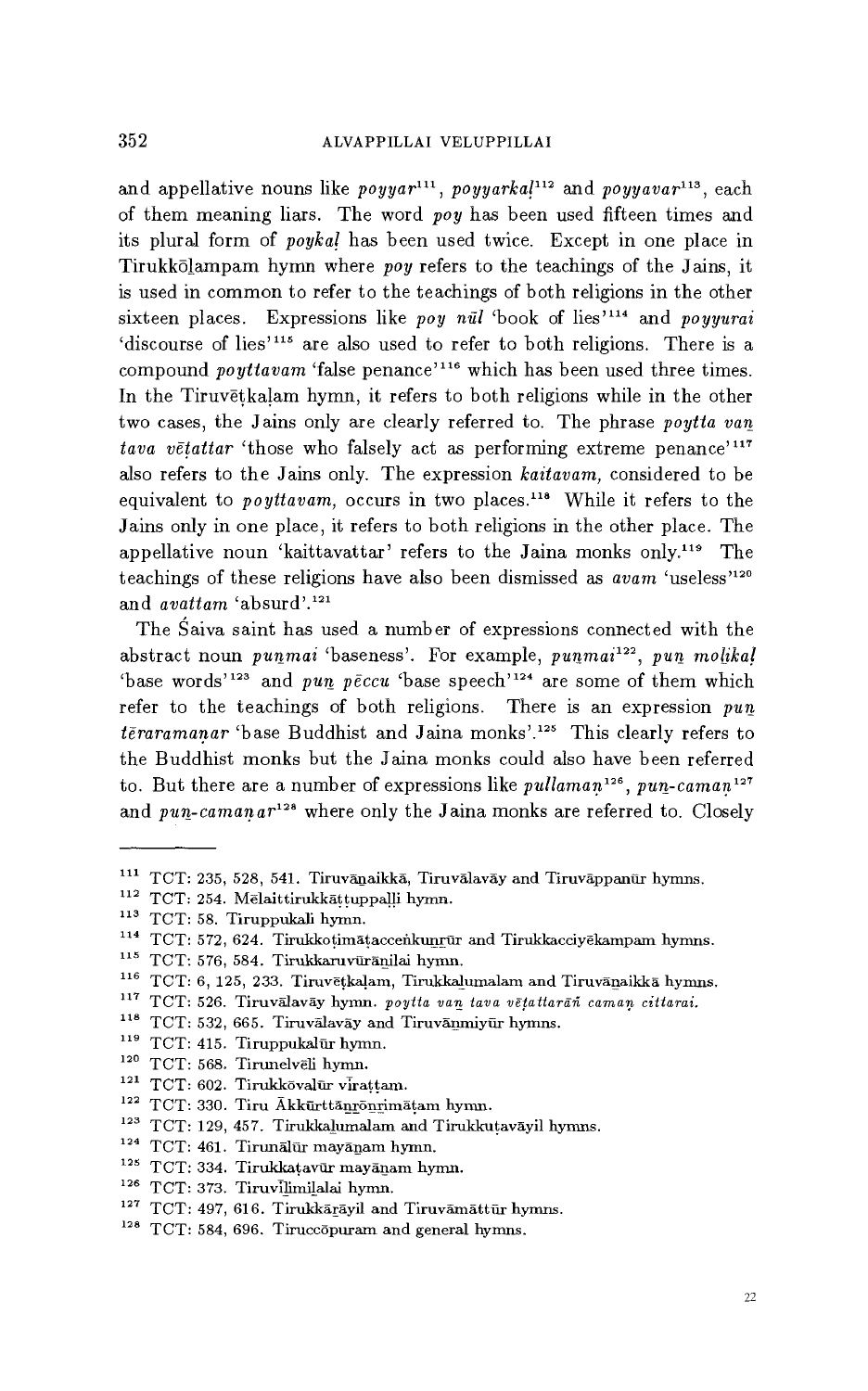related in meaning to this set of words, there is the word *kaiyar* 'base people'.129 Campantar uses the expression *kaiyil unnum kaiyar* 'people eating from their hand' to distinguish the Jaina monks from the Buddhist monks who eat from the alms-bowl. Probably because of the association in form of the two words of *kai* with different meanings, Campantar has used *kaiyar* to refer to the Jains only in twenty-one places, while in one place in a Tiruvilimilalai hymn he has used it for both religions.

It is unfortunate that the dark skin of the Jaina monks has been pinpointed in many places. They might have acquired their pigmentation through sun tan by exposing themselves to warm sunlight, as suggested by *karukum utalar* 'those with sun-burnt bodies'.1" There are expressions like kar *niratt-amanar* 'dark coloured Jains'131, *nilameni amanar* `Jains with blue bodies<sup>'132</sup> and *kankular amanar* 'Jaina monks-men of night darkness'.<sup>133</sup> Probably as a development from the associations, there is the form  $k\bar{a}$ raman 'dark Jains or black Jains'.<sup>134</sup> As the Buddhist monks are excluded, it is difficult to believe that Campantar was referring to some labouring classes in South India who may be having darker skin.

Some more insulting terms can be noticed in Campantar's polemics. The word  $p\bar{e}yka$  'ghosts or devils<sup>'135</sup> is applied to the Buddhists and maybe to the Ajivakas also but not to the Jains. The word kalukkal 'vultures'<sup>136</sup> occurs four times and in three places; it refers to the Jains only but in one place in Tirumaraikkatu hymn, it refers to both religions. The word *kalatikal*, most probably meaning rebels<sup>137</sup>, refers to the Jains in a Tiruvilimilalai hymn, to the Buddhists in a Tiruvārūr hymn and to both in Tiruvomampuliyur hymn. Campantar who has used *vetattar* 'those

<sup>129</sup>TCT: 12, 48, 143, 145, 228, 235, 264, 301, 341, 343, 360, 365, 389, 407, 472, 509, 525, 526, 527, 529, 533, 703. Tiruvilimilalai hymn on 389.

<sup>&</sup>lt;sup>130</sup> TCT: 595. Tirumutukunram hymn.

<sup>&</sup>lt;sup>131</sup> TCT: 627. Tirukkaccinerikkāraikkāțu hymn.

<sup>&</sup>lt;sup>132</sup> TCT: 534. Tiruvalavay hymn.

<sup>133</sup> TCT: 529, Tiruvalavay hymn.

 $134$  TCT: 478, 486, 532, 634. Tiruvucāttānam, Tirukkōțțūr. Tiruvālavāy and Tiruvōttür hymns.

<sup>&</sup>lt;sup>135</sup> TCT: 644, 673. Tiruvilampayankottur and Tiruvaccirupakkam hymns. 652, for Ajivakar? Tirukkallil hymn.

<sup>&</sup>lt;sup>136</sup> TCT: 235, 435, 468, 512. Tiruvānaikā, Tiruccikkal, Tirupparitiniyamam and Tirumaraikkatu hymns. *kalukkaiyar* as a compound of *kalu* and *kaiyar* occurs in a general hymn on 700. Here *kalu* seems to stand for *kaluku* of later Tamil. This is the only sense in which Campantar had used this word. It is not known whether this word denoted stake in Campantar's time.

 $137$  TCT: 173, 391, 448. Tiruvomampuliyur, Tiruvilimilalai and Tiruvarur hymns.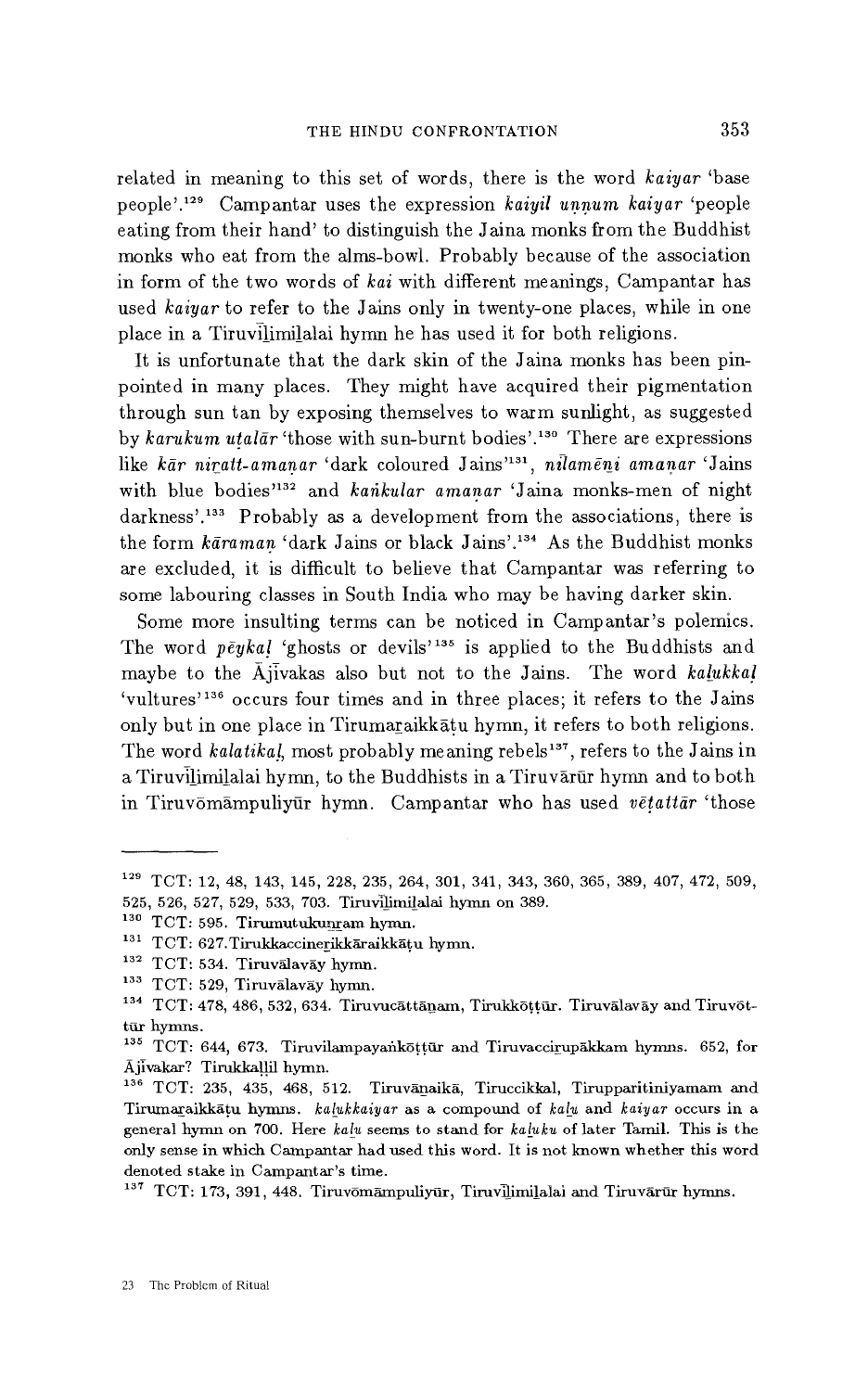who use make up', has shortened that as *vetar* in two places.<sup>138</sup> There was already *vetar* 'hunters' in classical Tamil. So, Campantar might have coined the new word due to his contempt for the Jains. The term  $\vec{n}$   $\vec{c}$   $ar^{139}$ may denote uncultured people and it has been used to denote the Jains in a Tiruppukali hymn and in Tirumarperu hymn. But in the other two instances from Tiruppuravam and Tirumalapati hymns, it refers to both the Jains and the Buddhists. There is a variant form of  $n\bar{t}$  are and it refers to the Buddhists.<sup>140</sup>

A set of terms associated with mintu 'provoke' such as *mintar* 'provocateurs<sup>'141</sup>, minturai 'provocative discourse'<sup>142</sup> and mintumoli 'provocative language'143 has been used to refer to the monks of both religions. The word *kayavar* generally used to denote people lacking in human qualities has been used only once and it refers to the Buddhists.<sup>144</sup> The compound, *pali taru moliyinar* 'those who use insulting language' has been used to denote both religions.<sup>145</sup> The compound *patu paliyutaiyavar* 'those who have acquired big insult' also refers to both.<sup>146</sup> The term *pulaiyanar*, which seems to be connected with *pulaiyar,* the lowest caste on the social scale, has been applied to both religions.<sup>147</sup> The monks of both religions are also referred to as *kallattar* 'thieves'.<sup>148</sup> In a Tiruvalavay hymn, Campantar refers to the Jains as *kacivonrilla ccettaikal* 'mischievous elements with no kindness'.<sup>149</sup> But he uses similar expressions like *parivonrilarkal* `those who have no kindness"' and *urukucintaiy-illar* 'those whose minds do not melt'151 to refer to the Buddhist monks.

The description of pittar 'mad persons'152 had been used to refer to the

- <sup>144</sup> TCT: 360. Tiruvamparmākāļam hymn.
- <sup>145</sup> TCT: 87. Tiruppuravam hymn.
- <sup>146</sup> TCT: 15. Tirumayentirappalli hymn.

- $148$  TCT: 477. Tiruccirremam hymn.
- <sup>149</sup> TCT: 525. Tiruvalavay hymn.
- <sup>150</sup> TCT: 40. Tiruppiramapuram hymn.
- $151$  TCT: 595. Tirumutukunram hymn.

<sup>&</sup>lt;sup>138</sup> TCT: 10, 527. Tirukkalippalai and Tiruvalavay hymns.

<sup>&</sup>lt;sup>139</sup> TCT: 51, 87, 221, 638. Tiruppukali, Tiruppuravam, Tirumalapāți and Tirumārpēru hymns.

 $140$  TCT: 188. Tiruppanantal hymn.

<sup>&</sup>lt;sup>141</sup> TCT: 115, 210, 393, 404, 470. Tiruvenkāțu, Tiruvāñciyam and Tiruvenniyūr hymns.

<sup>142</sup> TCT: 482. Tirukkatikkulam hymn.

<sup>&</sup>lt;sup>143</sup> TCT: 27, 409, 470. Tiruvenkatu, Tiruvanciyam and Tiruvenniyur hymns.

<sup>&</sup>lt;sup>147</sup> TCT: 46. Tiruvenupuram hymn. Here, Campantar seems to be vulnerable for accusation as having caste prejudice.

<sup>&</sup>lt;sup>152</sup> TCT: 307, 387, 576, 584. Tirukkōlampam, Tiruvllimilalai, Tirukkaruvūrānilai and Tiruccopuram hymns.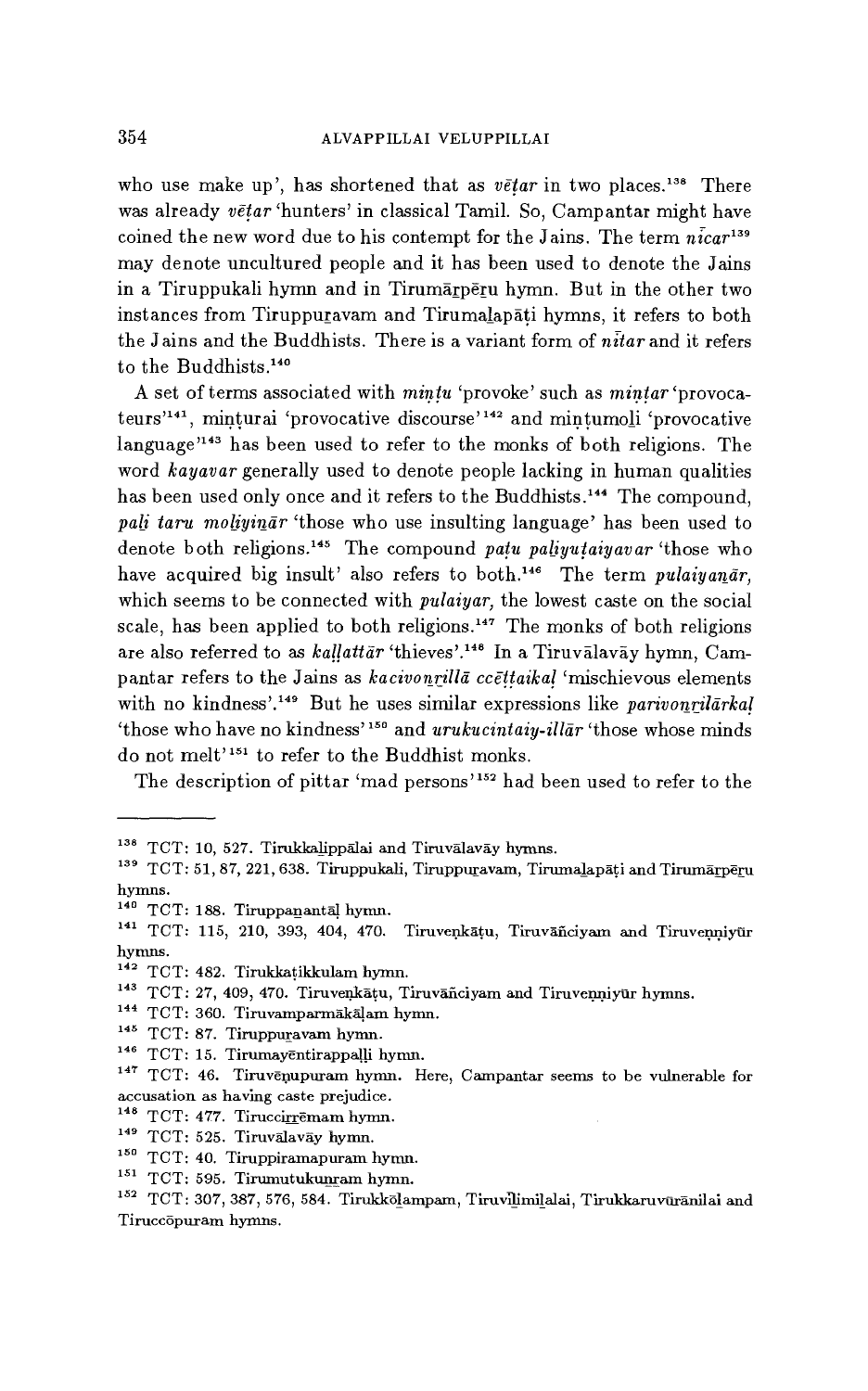Jains in Tirukkolampam and Tiruvilimilalai hymns while it had been used to refer to both in Tirukkaruvūrānilai and Tiruccopuram hymns. Uttering senseless words *pitarrutal* is mentioned as the action of the former and the latter, respectively.153 The word *piccar,* used to refer to the Buddhist monks, could be either a variant of pittar or a derivative from Sanskrit *bhiksu.154* The term *umar* 'dumb persons', referring to the Jain monks, could have denoted those who had taken the vow of silence.<sup>155</sup> There is a set of terms derived from *pavam* 'sin' like *pavar* 'sinners'<sup>156</sup>, *pavikal* `sinners' 157 and *mapavikal* 'great sinners' 158 Campantar addresses them as *pavikal* 'oh! sinners' in Tirukkanapper hymn.15' Of these forms, *pavar*  and *mapavikal* are found in Tiruvalavay hymns and Campantar uses them in anger. The Tiruvalampuram hymn uses *pavikal* to refer to the Jains while Tiruvettakkuti and Tirukkutavayil hymns uses the same word to refer to both religions.

Campantar uses a number of expressions about the Jains only during the heat of the confrontation in Madurai. They were said to be going about like monkeys and mad elephants.<sup>160</sup> The word *ettar* 'those who deceive and steal' had been found in Tiruvalavay and Tirukketiccaram hymns.<sup>161</sup> Though the Jains were not known to be very powerful in Ilankai, he had used this word against the Jains only probably because his Madurai experience is still fresh in his memory. In the Tiruvalavay hymns alone, terms like  $\bar{i}$ nar 'low caste or class of people'<sup>162</sup>, antakar 'blind people'<sup>163</sup>, *ekkar* 'cruel people'<sup>164</sup>, tennar 'ignorant people'<sup>165</sup>, alippar 'destroyers'<sup>166</sup> and *tuttar* 'evil people'<sup>167</sup> are found. There are also expressions about the Jains, not always directly connected with the confrontation in Madurai. The compound *mottaiyaman* 'bald headed Jains'168 may be related to

<sup>&</sup>lt;sup>153</sup> TCT: 93, 275. Cirkali and Tiru Avurppacupaticcaram hymns.

<sup>&</sup>lt;sup>154</sup> TCT: 148. Tiruppiramapuram hymn.

<sup>&</sup>lt;sup>155</sup> TCT: 396. Tirunaraiyurccitticcaram hymn.

 $156$  TCT: 527.

 $157$  TCT: 326, 336, 456. Tiruvalampuram, Tiruvēṭṭakkuṭi and Tirukkuṭavāyil hymns.

 $158$  TCT: 532.

 $159$  TCT: 557.

<sup>160</sup>TCT: 524. *ma katakkari poi tirintu. manti pol tirintu.* 

<sup>161</sup> TCT: 520, 528.

 $162$  TCT: 524.

 $163$  TCT: 524.

<sup>&</sup>lt;sup>164</sup> TCT: 525, 528.

 $165$  TCT: 526.

 $166$  TCT: 527.

 $167$  TCT: 528.

<sup>&</sup>lt;sup>168</sup> TCT: 607. Tirumāņikku<u>l</u>i hymn.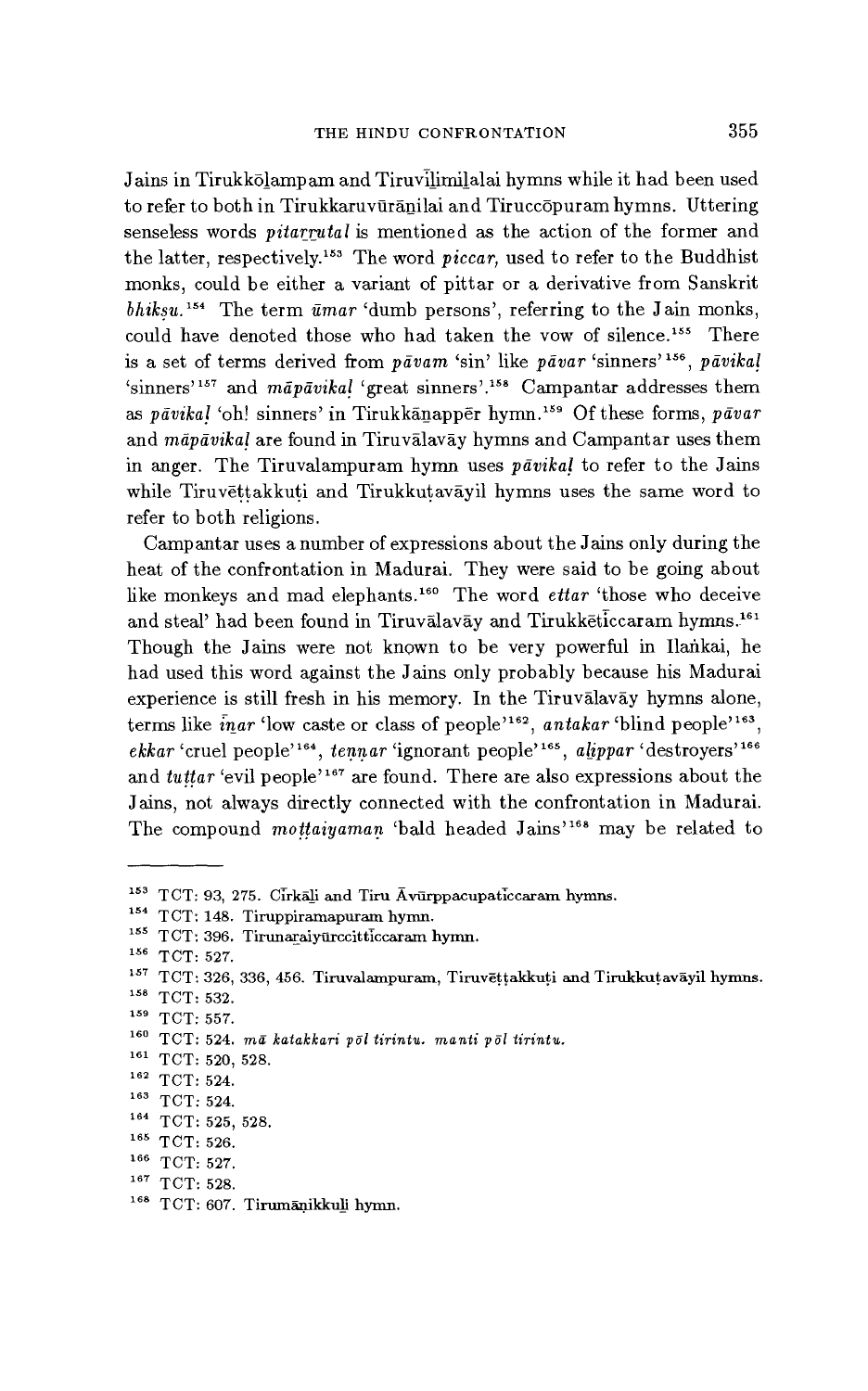*mottamanar*<sup>169</sup>. The expression *murattaman* 'Jain ruffians'<sup>170</sup> may be related to *mottaman* and *mottamanar*.<sup>171</sup> It is quite possible that *muttai*<sup>172</sup> and *muttaikal*<sup>173</sup> also refer to bald-headedness.

In the religious confrontation in Campantar's time, the Jains and the Buddhists were attacking the Saivites. It is interesting to see how the Saiva saint was viewing these attacks. One of the expressions of Campantar is to call the attack *alar tūrra* 'to scandalize'.<sup>174</sup> He also uses *puran*  $k\bar{u}$  <sup>t</sup>to back-bite or to slander' in many places.<sup>175</sup> There is another expression *puranurai* used both as a noun and as an infinitive.<sup>176</sup> It is equivalent to *purankūratal* or to making meaningless utterance.

Even among religions that have accepted ahimsa or non-killing as their first precept, the Jains claim that they are the staunchest defenders of that principle, carrying their behavior to what normal human beings regard as an absurd extent. But in defence of their religion, they have exhibited violent behavior. Periapuranam details a number of instances. So, Campantar refers to the Jains as van *camanar 'violent* Jains'.1" The compound *vallaman* should be considered just as a variant.<sup>178</sup> There is an expression *vañ camanar* which could mean 'deceptive Jains'.<sup>179</sup> There is also another compound van *talai pari kkaiyar* where violence could also refer to plucking hair from their heads.<sup>180</sup>

- <sup>179</sup> TCT: 261. Tiruvētikkuți hymn.
- <sup>180</sup> TCT: 360. Tiruvamparmākāļam hymn.

<sup>169</sup> TCT: 701. General hymn.

 $170$  TCT: 533.

 $171$  TCT: 284. Tirukkutamükku hymn.

 $172$  TCT: 2. Kōyil hymn.

<sup>&</sup>lt;sup>173</sup> TCT: 607. Tirumānikkuli hymn.

<sup>174</sup> TCT: 22, 62, 94, 270, 317, 328, 374, 431, 511, 616, 657. This usage had not been noticed in the hymns in the Pandya country, the home of `Akattinai' tradition, as can be seen in the above instances found in Tiruccaykkatu, Tiruppultali-Tiruvilimilalai, Cirkāli, Tirunallūr, Tirumayilāțuturai, Tiruttalaiccankāțu, Tiruvilimilalai, Tirunākaikkārōnam, Tirumaraikkātu, Tiruvāmāttūr and Tiruvorriyūr hymns.

<sup>&</sup>lt;sup>175</sup> TCT: 35, 179, 431, 518, 541, 546, 553, 572, 696. The classical form had been noticed in hymns on shrines in the Cola and Pandya countries besides Ilankai and Konku region.

 $176$  TCT: 6, 79, 80, 272, 292, 309, 520. This form had been noticed in hymns on shrines in the Cola country and Ilankai only.

 $177$  TCT: 54, 208, 271, 552, 671. Tiruppukali, Tiruvaiyāru, Tiruvalañculi, Tiruvirāmeccaram and Tirukkalukkunram hymns

 $178$  TCT: 219, 527. Tirumalapati and Tiruvalavay hymns.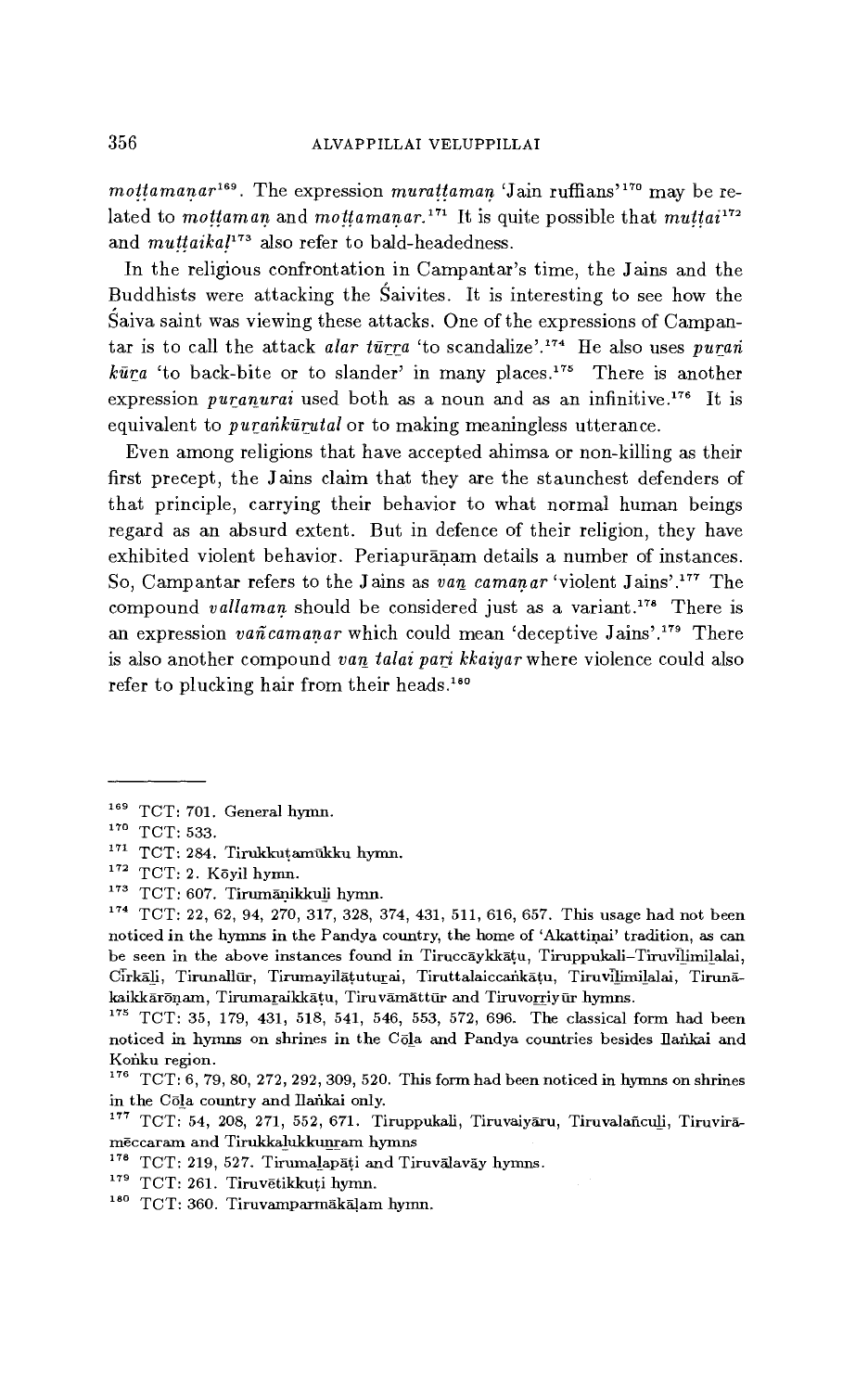# 8. Some Specific Criticisms

It is important to note which important aspects of Jainism and Buddhism Campantar was specially objecting to. As for Buddhism, the following reference is important:

*kunam arivukal nilaiyila porulurai* maruviya *porulkalumila tinam enum avar* 'Quality and knowledge are impermanent. Even things spoken of as having substance disappear. They who say that this is definite'.<sup>181</sup>

This is what is called *Ksanikavada* of the Buddhists. From this stand point, T. P. Meenaksisundaran has been able to suggest better readings or modifications to two expressions found as *kanicer nompu<sup>182</sup>* and *kanikai*  $n\bar{\phi}$ npar<sup>183</sup> in contexts which suggest that they must have been referring to the Buddhists. The importance of this principle in Buddhism and Campantar's objection to it also becomes clear in the verses dealing with Campantar's disputation with the Buddhists at Pōtimankai.<sup>184</sup> This principle was propounded and rejected in that section.

There was also a common criticism against the Jains and a Buddhist sect. Like the Jains, the Vaibasika sect of Buddhism preferred to trace the beginnings of the world to atoms *parama anukkal,* unlike the Hindus who postulated mayai. Campantar criticises them as  $\bar{a}$ rampar 'those who begin with atoms'.<sup>185</sup> The Tamil expression can also refer to those at the primary stage. In his Tiruvannamalai hymn, Campantar applies this designation to both the Jains and the Buddhists and appeals to the people of the world not to listen to their discourses.

In his Tirukkutantai kkaronam hymn, Campantar refers to the Jains as *kurattikal penar* 'they do not respect nuns'.186 What is being referred to here seems to be the negative attitude of the Digambara Jaina sect to women. Nuns have to be reborn as men in their next life and become monks to attain salvation.

<sup>181</sup> TCT: 402. Tiruccivapuram hymn.

 $182$  TCT: 120. Tirukkalumalam hymn.

<sup>&</sup>lt;sup>183</sup> TCT: 58. Tiruppukali hymn. See Meenaksisundaran 1957: 120.

<sup>184</sup> Cekkilar 1955: 362-364 for debate between the Saivites and the Buddhists. Tirufidnacampantamurtti nayanãr Putnam, verses 916-925.

<sup>&</sup>lt;sup>185</sup> TCT: 618. Tiruvannāmalai hymn.

<sup>&</sup>lt;sup>186</sup> TCT: 286. Tirukkutantaikkārōņam hymn.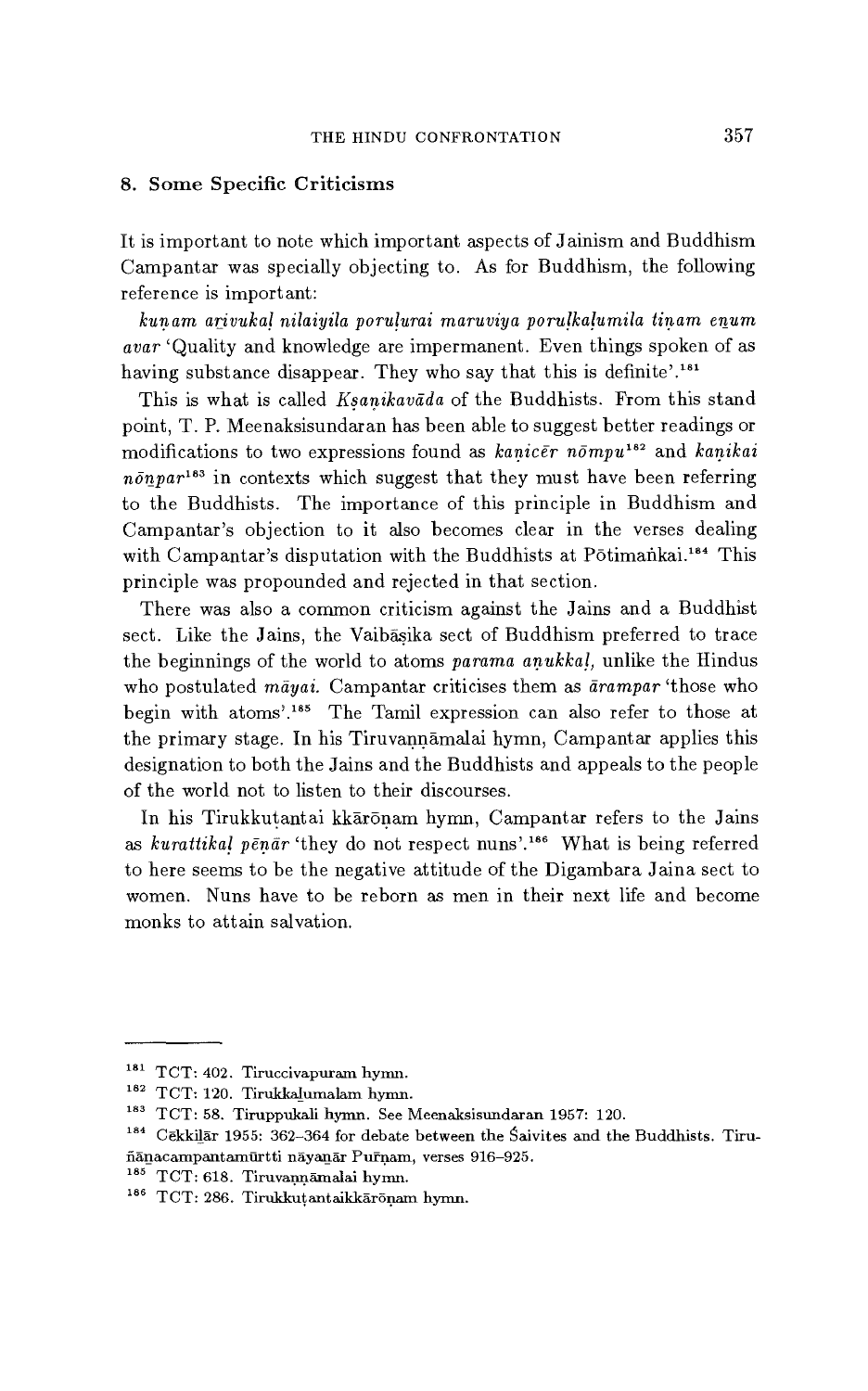# 9. Four Tiruvalavay Hymns

As already noted, every verse of four hymns on Tiruvalavay deals with polemics against the Jains. An impression can be easily formed from a study of these hymns on what Campantar was blaming on the Jains, on what he was defending against the Jains and how he was trying to deal with them. According to Campantar, the Jaina monks were living in places, beginning from *Anaimamalai 'Elephant* rock'.187 Cekkilar refers to them *as en perun kunratt-enna* yiravar 'eight thousand monks from eight hills'.

He also criticises them for some of their literary efforts and mentions *Kili viruttam* 'The story of the parrot' and *Elippattu* 'The story of the rat'.<sup>188</sup> These works are not extant. Their content must have been something comparable to *Nari viruttam* 'The story of the fox' of the well known Tiruttakkatevar, the author of the Jaina epic of *Civakacintamani*  (Tiruttakkatevar 1949: 24). These stories were generally expected to illustrate the impermanence of worldly pleasures. Campantar seems to refer to this method of Jaina preaching, which mentions *nakuvana caritaikal ceytulalvar* 'they wander narrating humorous stories' in his Tirutturutti — Tiruvelvikkuti hymn.<sup>189</sup>

There is a reference to the Jains as being satirical to poets, the exact significance of which is not clear. *pulavarkalai ppalikkum ankatarkkeliyenalen* 'I am not scared of satirists who run-down poets'.190 In Tamil, the word *pulavar* 'poet' is used in a wide sense. Here, Campantar could not be referring to authors of ethical works as poets as there were many Jaina authors among them. The poets could have been *Carikam-* poets and the later poets following that tradition.

Religious difference seems to have led to a deep social cleavage in Tamilnadu. nirru *meniyarayinar mel* urra *karru kollavu nilla amanar* 'the Jaina monks who do not wait even to feel the air that touched the body of those with sacred ashes'.<sup>191</sup> According to Cekkilar, the Jains had begun to use terms like *kantu muttu* 'pain after having seen' and *kettu muttu* 'pain after having heard' in their reference to the Saivites (Cekkilar 1955: 338–  $339$ .<sup>192</sup> So Campantar seems to feel that Tamil society has to be saved from adherents of such a religion.

 $187$  TCT: 524.

<sup>188</sup>*kuttinar kiliyin viruttam, uraittator eliyin tolirpattu.* 

<sup>&</sup>lt;sup>189</sup> TCT: 334.

 $190$  TCT: 525.

<sup>&</sup>lt;sup>191</sup> TCT: 533.

<sup>&</sup>lt;sup>192</sup> Tiruñānacampantamurtti nayanar Puranam, verses 683-684.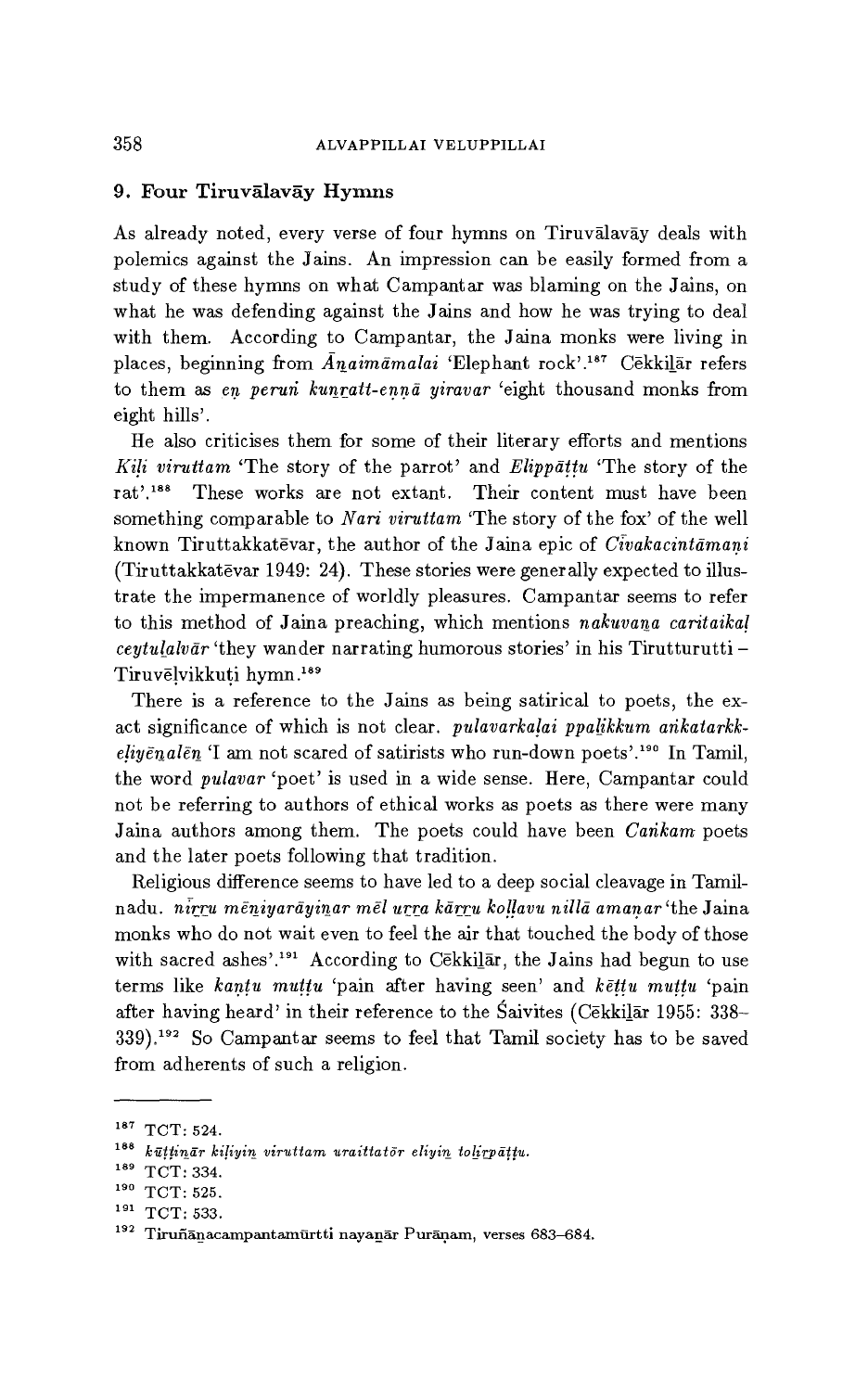It is quite possible that Campantar's feelings towards the Jains could have reached the stage of hatred when the Jaina monks set fire to the Madurai mutt where he was staying with other Saiva devotees. There is one entire hymn in every verse of which he appeals to Siva for protection and in every verse of which he expresses his wish that the flame lit by the Jains should go as high fever to the Pandya king who gave permission to the Jains to commit this outrage and sacrilege (Cekkilar 1955: 340-341).<sup>193</sup> He uses many abusive and offensive epithets to refer to the Jaina monks and this is understandable in the context.In every verse of this hymn, he appeals to Siva, using *añcal enr-arul cey-enai* 'please grace me by saying 'do not be scared' or its shortened forms.<sup>194</sup>

There are also two Tiruvalavay hymns which are in the form of Campantar seeking permission from Siva for disputation with the Jaina monks.<sup>195</sup> The differences in the structure of the two relevant hymns is worthy of note.

The first hymn starts with *kattumavatu*. The first verse gives the impression of Campantar talking to Siva, *urai ceyvanan 'I* appeal to you'. There are two references, critical of the Jains for not studying the Vedas and for not performing Vedic sacrifices.<sup>196</sup> There is another reference in the ninth verse complaining that they do not know the higher stage of heaven. Campantar believed that only those who were devoted to Siva attained salvation and heaven. The third verse of this hymn has led to some controversy recently as there is an infinitive *karpalikka* 'to rape' and in the line above there is a reference to Buddhist monks covering their whole body like women. In the relevant portion, it only seems to imply the breaking or the destruction of the firm attachment of the Jains and the Buddhists to their own religions (Veluppillai 1980: 117-150).

The other hymn, beginning with *veta velviyai,* seems to have been artfully composed. That Campantar was trying to defend Vedic Saivism against the Jains and the Buddhists becomes very clear from this hymn Each of the ten verses tells Siva, *ñalam* nin *pukale mikaventum* 'Your fame should become predominant in the world'. What had been mentioned in two verses regarding the Vedic tradition in the earlier hymn had been expanded into seven references in the first seven verses of the hymn. The first line of this hymn itself starts seeking Siva's permission to defeat the

 $193$  Tiruñānacampantamūrtti nāyanār Purāņam, verses 703-704.

<sup>194</sup>'añcal enr-arul' in verse 6 and *`arul'* in verse 9.

<sup>&</sup>lt;sup>195</sup> TCT: 526-527, 532-534.

<sup>&</sup>lt;sup>196</sup> vēttu vēlvi ceyyā amaņ kaiyarai in the first verse. *otiyott-ariya aman* atarai in the fourth verse.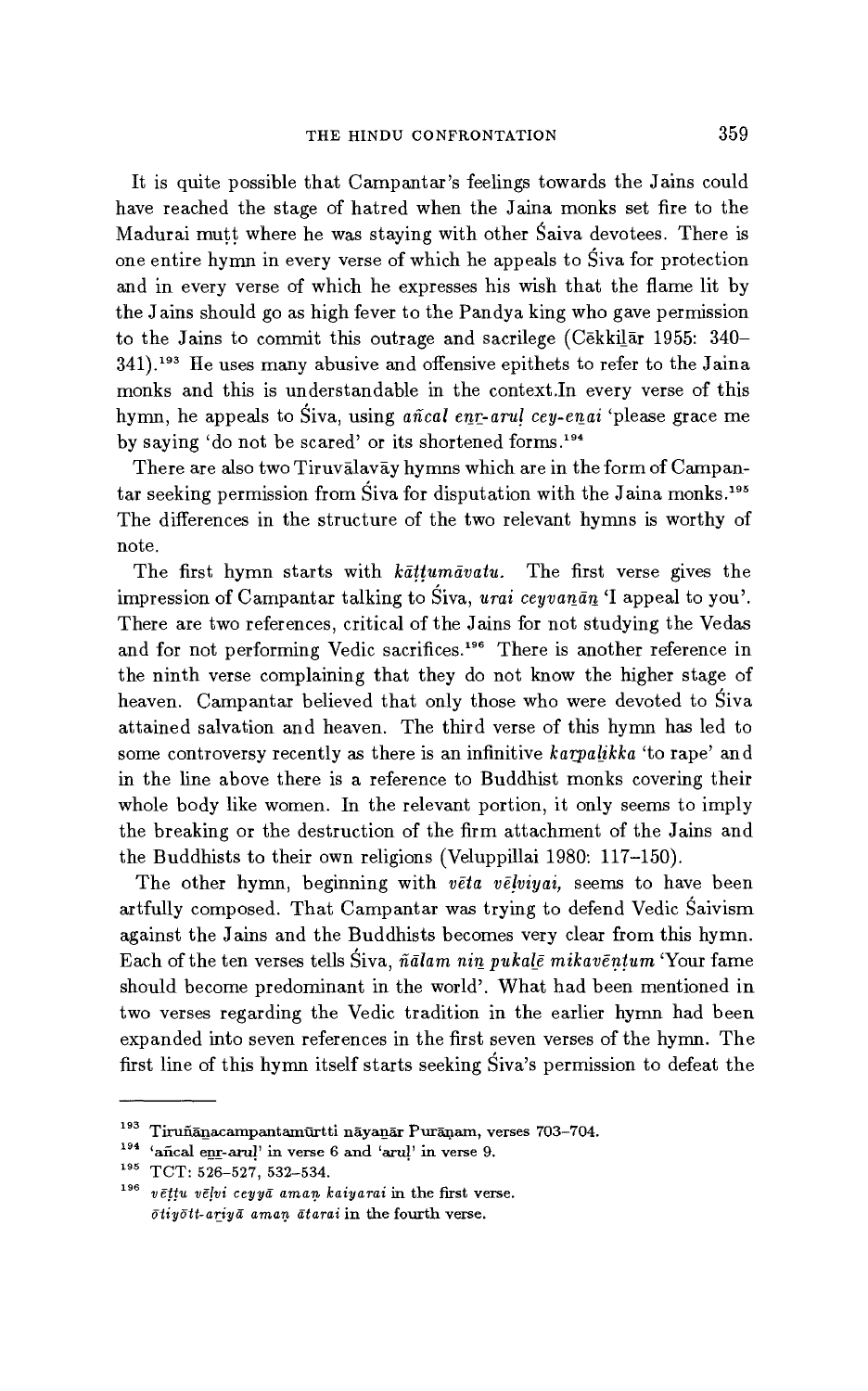Jains who condemn Vedic sacrifices. The same strain, condemning the Jains for not accepting the Vedic tradition as nonsense and seeking Siva's permission has been repeated again in the following six verses and here it is clear defence of Brahmanism.197 In verses nine and ten, Campantar was substituting references to the Jains who do not worship the sacred feet of Siva and who do not understand the glories of Siva. The first two verses of the hymn mention the Buddhists also along with the Jains.<sup>198</sup>

The twenty verses in these two hymns appeal to Siva to make known to Campantar what He has in His Mind about debating with the Jains. The first hymn itself starts with *otti vatu ceyya tiruvullame* inquiring whether Siva's mind was agreeable to Campantar getting closer to the Jains and debating with them. The second verse in the second hymn repeats the same question, with only a change in the first word to eyti but with no change in meaning. The mention of the word, *vittu* 'debate' occurs also in the fourth, the fifth, the sixth, the seventh, the eighth and the ninth verses of the first hymn and in all the verses of the second hymn. His anger with the Jains becomes clear where he expresses his wish to *crri* and *ceruttu,*  both meaning, with rage, to confront them in debate. He wants to defeat them only, as seen in expressions like *vatil venr-alikka* 'to win and destroy in debate' and *vatinil centatitt-ulara* implying smashing victory in debate. He wanted to win a complete victory in debate, as seen in *muriya vatu ceyat tiruvullame*. He wanted to establish Siva's glories among the Jains, as mentioned in *amanar tirattu nin cilam vātu ceya*. Campantar wanted to proceed slowly and convince the Jains of the merits of  $Saivism.<sup>199</sup>$ 

<sup>197</sup>*vela velviyai nintanai ceytu ...* Verse 1. *vaitikattin valiyolukata ...* Verse 2. *marai valakkamilata mapavikal ...* Verse 3. *anatav-añkam-arayina nirmaiyai kkanata ...* Verse 4. *antavailar puriyum ant marai cintai* ceyya . . . Verse 5. *vēttu vēlvi ceyum porulai vili mūttu cintai* ... Verse 6. *alal-at-ompum arumaraiyor tiram vilalatu ...* Verse 7. <sup>198</sup>*veta vqviyai nintanai ceyt-uial atamillei amanotv terarai ...* Verse 1 *vaitikattinvali-y- o Iuk ata-v-ak* 

*kaitavamiaai kkaraman terarai ...* Verse 2.

<sup>&</sup>lt;sup>199</sup> *paiya vatu ceyya ttiruvullame ...* fifth verse of the first hymn on 527. *paiya* slowly.

*terri veto ceyya ttiruvullame . ..* eighth verse of the second hymn on 534. *terri*  convincingly.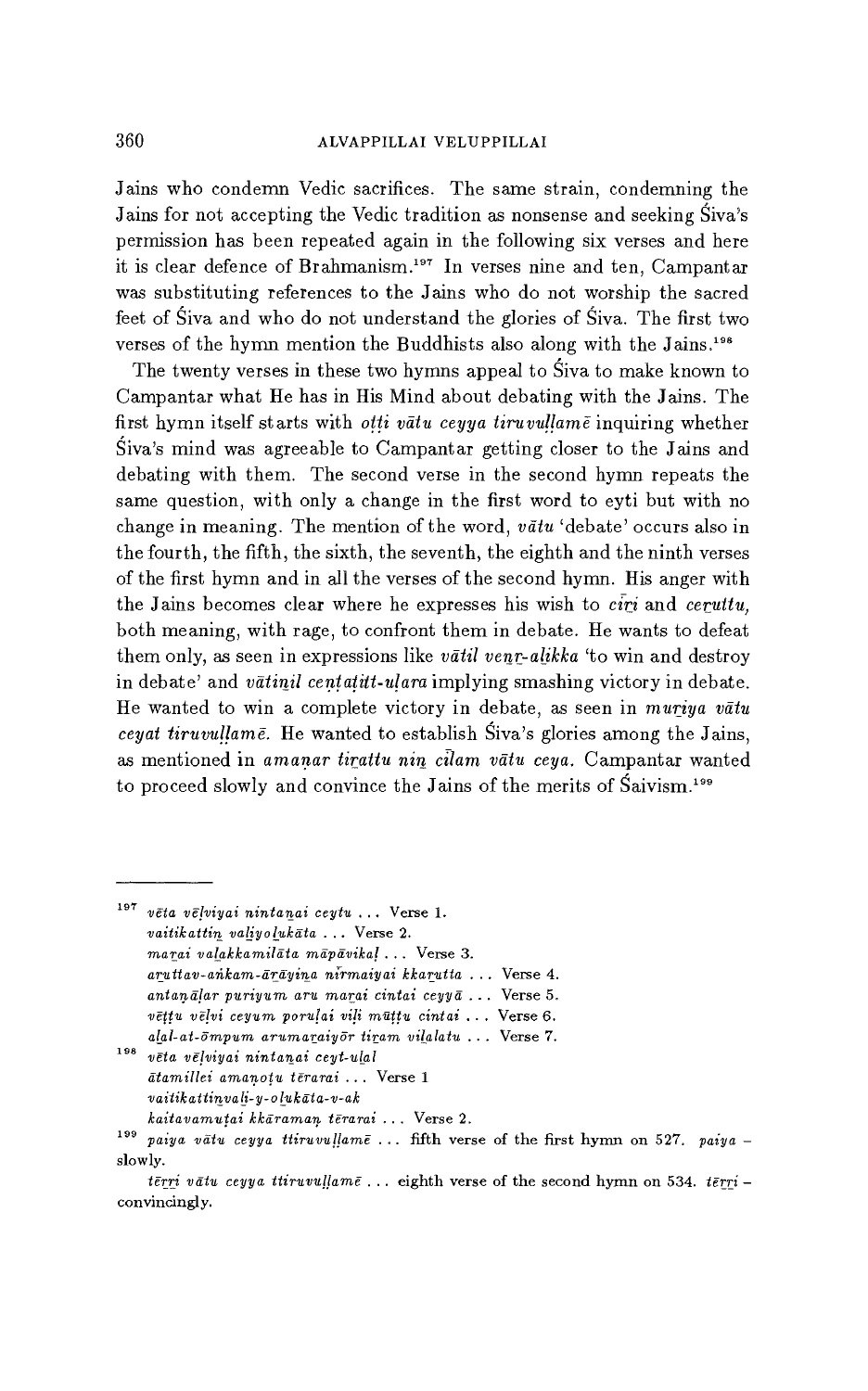## 10. Three Miracles

It is very unfortunate that even though Campantar's hymns promise so much in a fair debate, nothing about the actual debate has been preserved for posterity. Neither Nampi Antar Nampi nor Cekkilar nor later authors seem to have come across any tradition about the arguments of the debate. The validity of Saivism versus Jainism seems to have been decided in three tests where Campantar was able to clinch the issue by performing three miracles. The first test was curing the king's high fever. The Jains could not cure him. The Saiva saint was using the sacred ashes from Tiruvalavay temple as medicine: So an entire hymn was composed on praises of the sacred ashes of the temple.<sup>200</sup> The eleventh verse mentions clearly the context in which the hymn was composed.

The second miracle was a sort of fire ordeal in which the Saivites and the Jains were to set some of their religious documents on fire and the document of the true religion was not expected to burn. According to Cekkilar, this test was suggested by the Jains themselves (Cekkilar 1955: 348).<sup>201</sup> The Jaina monks wrote a manuscript and set it on fire. It was completely burnt. Campantar took out a random sample from his hymns and the Tirunallaru hymn came out. Just before setting that manuscript into the fire, Campantar composed another hymn on the same shrine where he mentions the context of its composition in all the verses and says that the manuscript would not be destroyed. Because the hymn has the name of Siva of Tirunallaru, it could not suffer destruction  $-$  a refrain found in each verse of that hymn.

The third test was a sort of water ordeal in which the manuscript of true religion was expected to swim against the current and to reach the other bank of the Vaiyai river. The Jaina monks took the initiative as they wanted to offset the losses they had already suffered twice. The Jains had asti nāsti 'yes-no', a basic principle of their Syadvada philosophy, written in a manuscript and they put in the river (Cekkilar 1955:  $352$ ).<sup>202</sup> This went with the current to the sea and so this could not be traced. Campantar composed a special hymn called *Tiruppācuram* of twelve verses.<sup>203</sup> This hymn, beginning with *valka antanar* vanavar *aninam* 'Long live the Brahmins, the Devas and the cows' is generally hailed as consisting of the essence of Tamil Saivism.

 $200$  TCT: 522-523.

 $201$  Tiruñānacampantamūrtti nāyanār Purāņam, verse 777.

<sup>202</sup> Tiruñanacampantamurtti nayanar Puranam, verse 814.

<sup>203</sup> TCT: 703-705.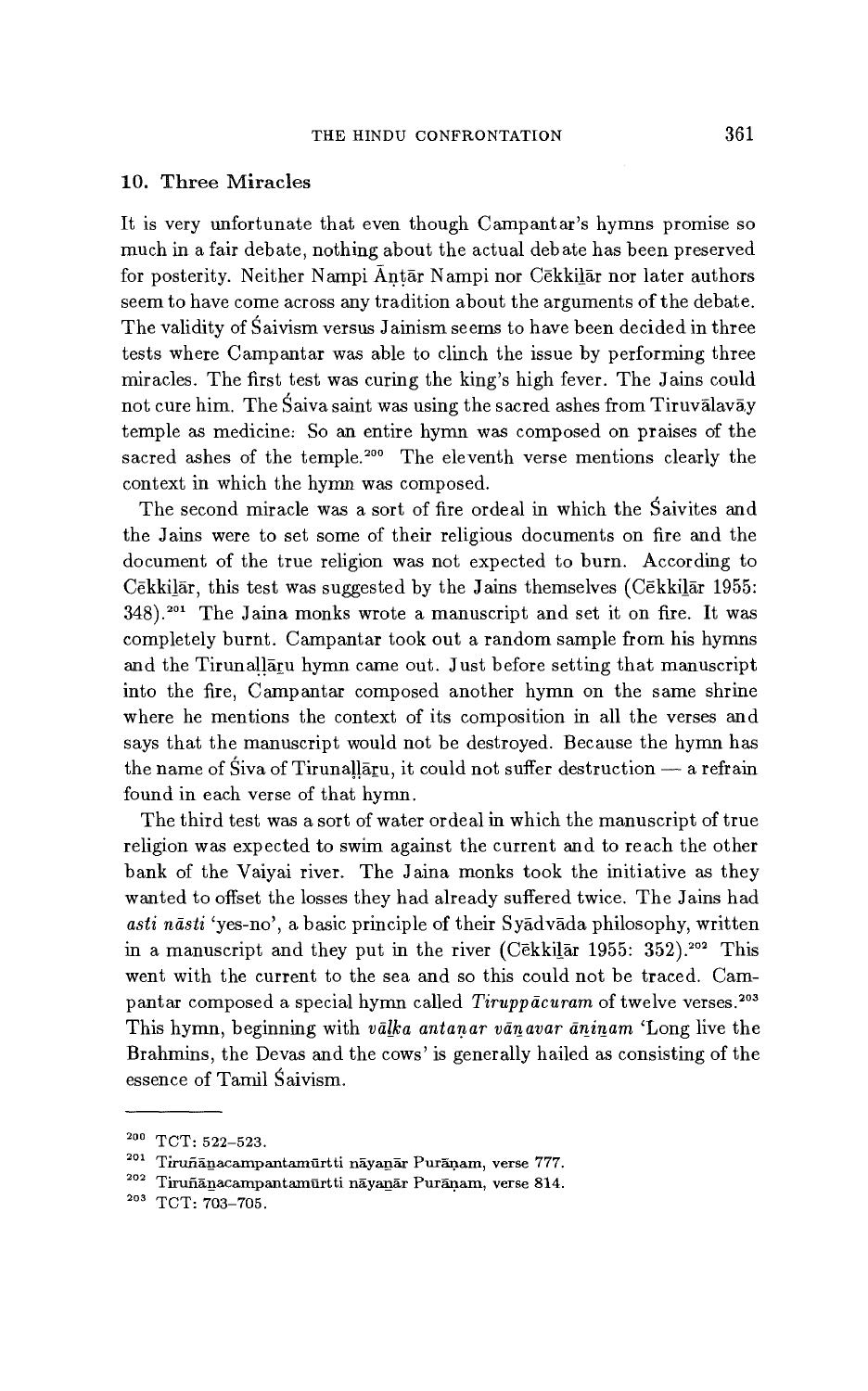## 362 ALVAPPILLAI VELUPPILLAI

According to Cekkilar, Campantar went through a reluctant wedding ceremony at the request of his parents and relatives and immediately afterwards, Siva sent a sacred fire to Tirunallarpperumanam. At the bidding of Campantar, all those who came for the wedding entered the sacred fire. Campantar composed a hymn<sup>204</sup> and then entered the fire with his newly wedded wife. Putting this incident into the perspective of Campantar's hostile references to the Jains and the Buddhists, the burning of the Saiva mutt in Madurai by the Jains and the allegation of Campantar's involvement in the impalement of the Jains, some people now try to interpret the end of Campantar's life in this world as caused by arson by followers of these heretical religions. As there is no evidence for such an interpretation, one can only depend on the last hymn of Campantar. Campantar seems to be his usual self even in that hymn. There is nothing in that hymn to suggest that the Saiva Saint was suspecting any conspiracy from the Jains or the Buddhists.

# 11. Conclusion

The primary source of Campantar's devotional hymns as well as the secondary source of Periyapuranam clearly establish the fact that Campantar's outbursts against the Jains and the Buddhists were one of the underlying themes throughout his career. Some other Saiva saints and Vaisnava saints also have some polemical references mainly against the Jains. The Jains were probably a greater threat to Hinduism than Buddhism. Campantar also seems to have disliked the Jains more than the Buddhists though he seems to have taken particular care to club them together with the Jains and others in many places. He seems to have started his career with a definite plan to establish Saivism in Tamilnadu. The structure of his patikam or hymn had an unchanged outline from his first hymn to his last hymn.

He was actually defending a synthetic form of Hinduism which could be described as Tamil Vedic Pauranic Saivism. Regarding the parallel development of Tamil Vaisnavism, even during the period of the first four Alvars, Friedhelm Hardy has the following observation, "However, although writing at the very fringe of Tamilnadu, the first four  $\bar{A}$ lvars are deeply Tamil, not only in their language, in their poetic style, in

<sup>&</sup>lt;sup>204</sup> TCT: 12-13; Cekkilar 1955: 396, verse 1245.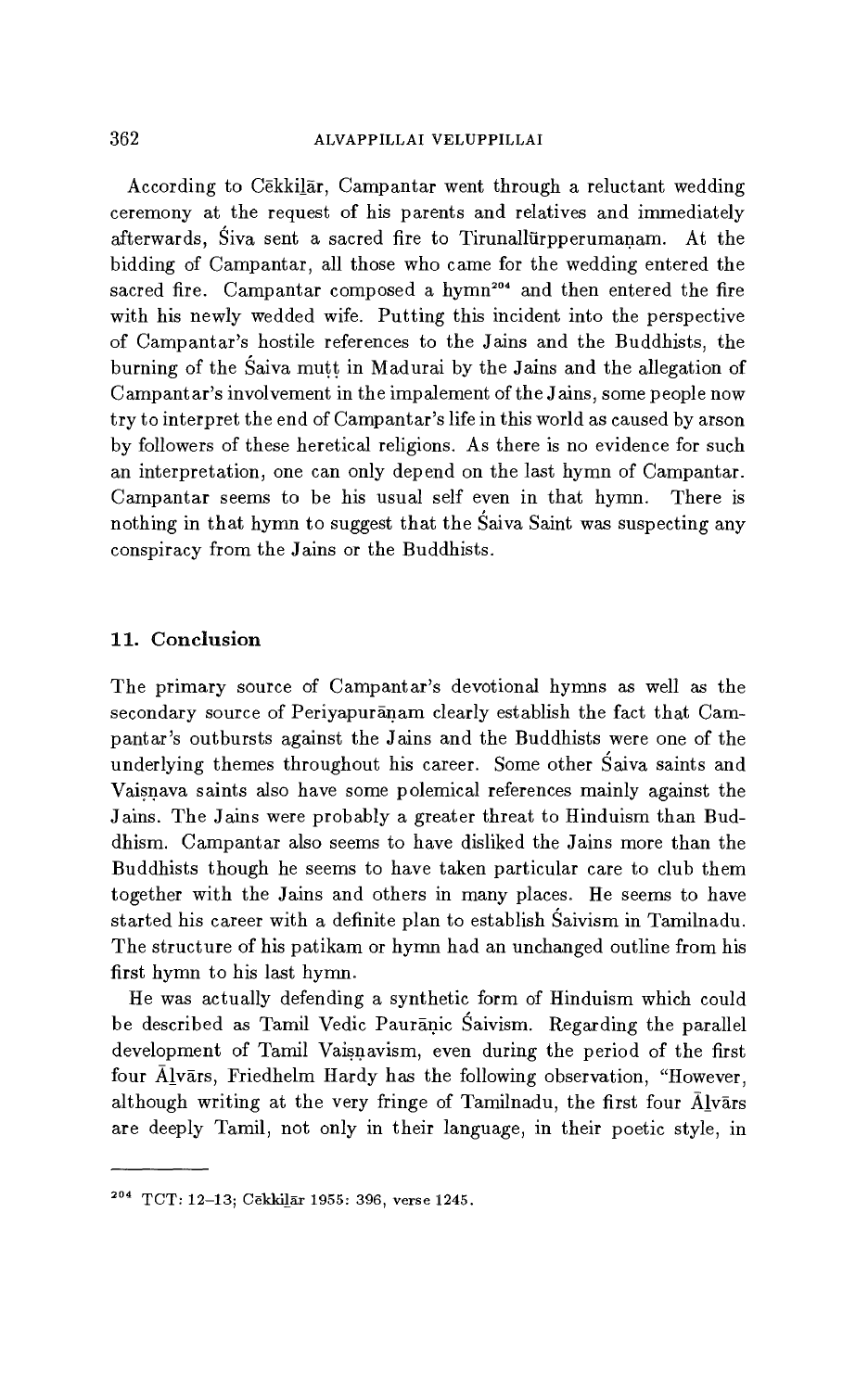their mythological repertoire and in their geographical references, but most pronouncedly in their emotional or sensuous worship of the temple *vigraha,* in which we can recognise the ancient anthropocentricity of the Tamils" (Hardy 1983: 308). Campantar is equally Tamil in his Saivism. He seems to be very concious that he was only defending the Tamil religion. He seems to have made admirable use of Tamil nationalism in his confrontation with Jainism and Buddhism. It was probably the most important factor that favoured the success of the Saiva bhakti movement.

Campantar was very proud of his caste and *gotra* identities. He was able to bring out a synthesis of the interests of his caste along with those of Saivism. The authority of Vedas and the dominance of the Brahmins seem to be essential ingredients of Śaivism, propagated by Campantar. Śiva's attributes and glories were heavily dependent on *Pauranic* themes. Those *Pauranic* or mythological stories were said to have taken place mostly in different parts of Tamilnadu.

The Saiva saint might have owed his success in establishing Tamil Saivism to his portrayal of the synthetic Saivism in association with Tamil nationalism. The Jains and the Buddhists could not withstand the movement launched by Campantar. Islam and Christianity came to Tamilnadu later but still the main stream among the Tamils continues to be Saivite. In the present century, there is a deep cleavage between Brahmin dominance and Tamil nationalism and it remains to be seen how much of Saivism can be salvaged.

# References Cited

#### Cēkkilār

1955 Periyapuranam (Tiruttontar Purariam). Ed. by Arumuka Navalar. 8. ed. Madras: Mudlr. G. Subramaniam.

#### Chelvanayagam, V.

1960 Tamil Ilakkiya Varalāru [History of Tamil Literature]. 3. ed. Yālppāṇam: Sri Lanka Bookdepot.

#### Hardy, Friedhelm

1983 Viraha Bhakti. The Early History of Krisna Devotion in South India. New Delhi: Oxford University Press.

## Iracamanikkanar, M.

1948. Nãyanmar varalarukatkuriya mulankal [Sources for the Biographies of the Saiva Saints]. In: Periyapurana Araycci [A Study of Periyapuranam]; pp. 180-188. Madras: Model Publications.

## Mahadevan, Iravat ham

1970 Tamil Brahmi Inscriptions. Madras: Tamilnadu State Department of Archaeology.